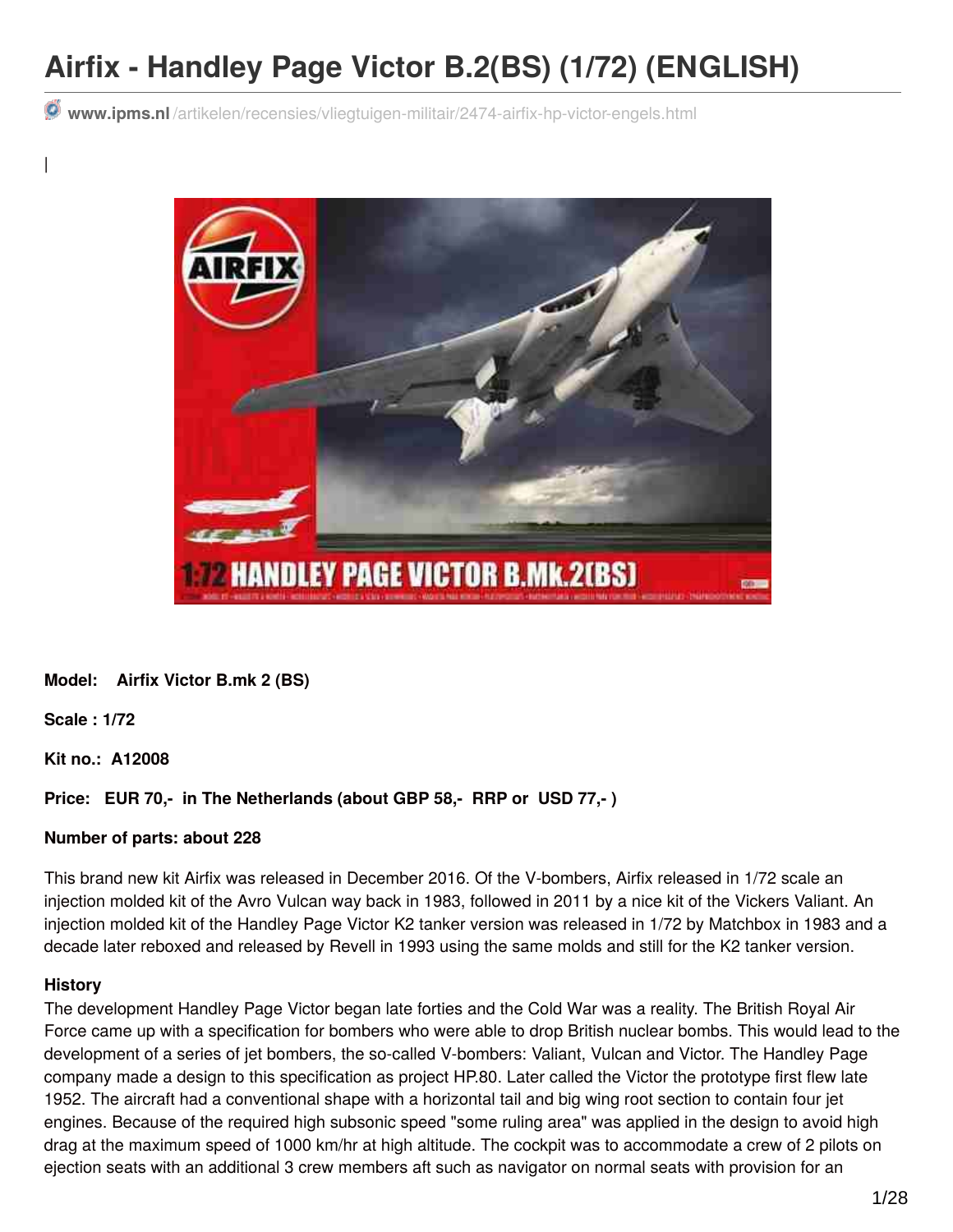additional trainer or observer seat. The aft crew was supposed to bail out in case of an emergency through the entry door. The Victor design also got the biggest bomb bay of all V-bombers and a special feature was the horizontal tail with a large dihedral. Following testing, the basic design required considerable modification.

The first production version of the Victor was the B.mk 1 (or B1 in short) fitted with four Sapphire engines. This went into production with a first aircraft making its public appearance in mid 1956 and some 50 B1 Victor aircraft manufactured. The primary weapons were the Grand Slam or Tall Boy bombs but also the Blue Danube nucleair bomb. Extra fuel tanks could also be installed in the bomb bay. The RAF Victors were not used only in England but also occasionally sent overseas such as to Singapore and to do training and testing in Australia at the Woomera range. In 1962 a modification program was started and the B.1A got updated systems, an in flight refuelling probe and the outboard wing areas also modified with a fixed slightly drooped wing leading edge with a small saw-tooth notch (replacing the earlier slat).

The Royal Air Force also wanted to fly higher on missions and that required more powerful engines. The design was adapted and the Victor B.mk 2 or B2 was fitted with Conway engines that required a larger wing root section with wider inner air intakes. This resulted, together with a longer wing tip into a 10-foot (3 meter) increased wing span. About 34 Victor B2 aircraft were built. A further development was the need to deploy the big "Blue Steel" missile with a nuclear warhead. This missile was to be dropped from the Victor, fired and then to fly at MACH 1.6 over a considerable distance to the target 200 NM away. This special Victor B2. (BS) version carried the Blue Steel missile in a fairing in the lower bomb bay.

A B2 retrofit program was also soon started with an upgraded Conway engine. Also a special "Whitcomb body e.g. Kuchemann Carrot" fairing for lower drag was mounted below each wing halve trailing edge. The outboard wing areas were also modified with a fixed slightly drooped wing leading edge with a small saw-tooth notch (replacing the earlier slat, similarly to the B.1A). The first modified B.2R was ready August 1963. The Blue Steel was still the primary weapon. Usual finish was "anti-radiation" overall white but later on for more conventional missions often flown at lower altitudes the camouflaged schemes were introduced.

Some B.2 Victors were in the mid sixties also modified for the strategic reconnaissance role under designation B. (SR)2 or later SR2. Various cameras could be fitted in the bomb bay along with additional fuel tanks.

The nuclear bomber mission soon became unnecessary as the British nuclear deterrent force were to use submarines equipped with American Polaris missiles. The deterrence task of the V-bombers therefore shifted in the late sixties to other tasks. Of the V-bombers the Avro Vulcan would continue to serve as a conventional bomber. The few Valiants were already converted as air refuelling tanker but the type was soon withdrawn from service due to fatigue. It was decided that the many Victors were to be converted for the air refuelling tanker role. So some 8 Victor K1 tankers based on the B.1A and also some 24 K2 tankers based on the B.2R were converted. The tankers were given special pods under the wing for the "hose and drogue" refueling system. The first Victor K2 tankers entered service in 1975 and the type flew until 1993 with the Royal Air Force. They were also seen regularly at European air shows and made quite an impression with those prehistoric looking shapes! (Note that Matchbox – Revell offered the Victor K2 tanker as kit in 1/72 scale).

## **The new Airfix kit**

The Airfix 1/72 scale kit is for a Victor B2.(BS) with the Blue Steel as flown in the nineteen sixties. The kit contains approximately 215 fine parts in medium grey plastic and a number of transparent parts.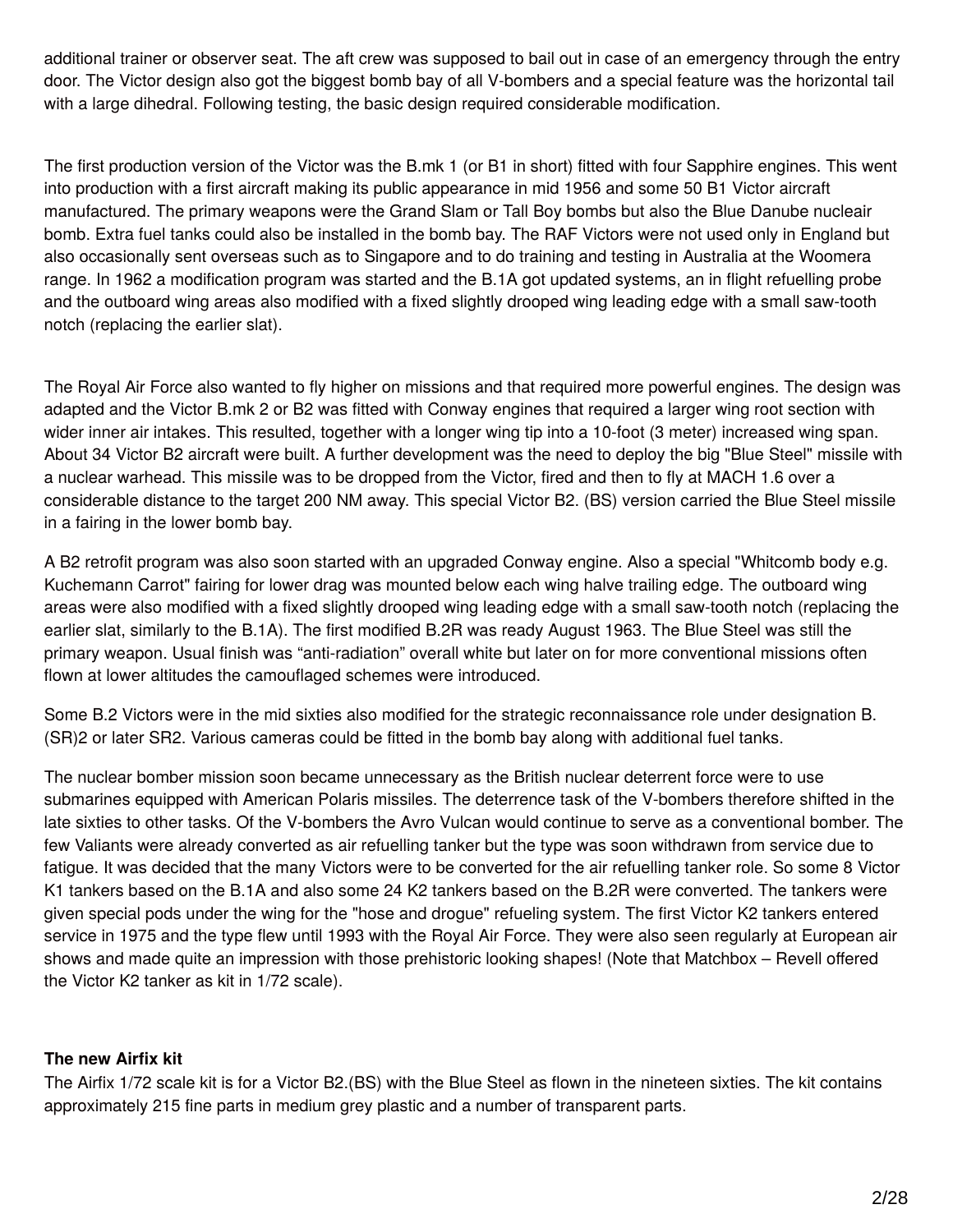Note here below also the bomb bay and doors....

The transparant parts are pretty thin and the longer B2 wingtips are also provided as transparant parts to contain wing tip anti-collision lights, but there is a plastic flow bit on this section.... so remove carefully!



The Airfix instructions show an incredible **129** building steps with some extra colour printing for clarity. The instructions must be carefully studied because there are choices to be made requiring also various drilling of holes. The colours of the components are shown but [unfortunately](http://www.ipms.nl/artikelen/recensies/vliegtuigen-militair/2474-airfix-hp-victor-engels.html#colours) only in Humbrol colour numbers. (See extra colour table in this article).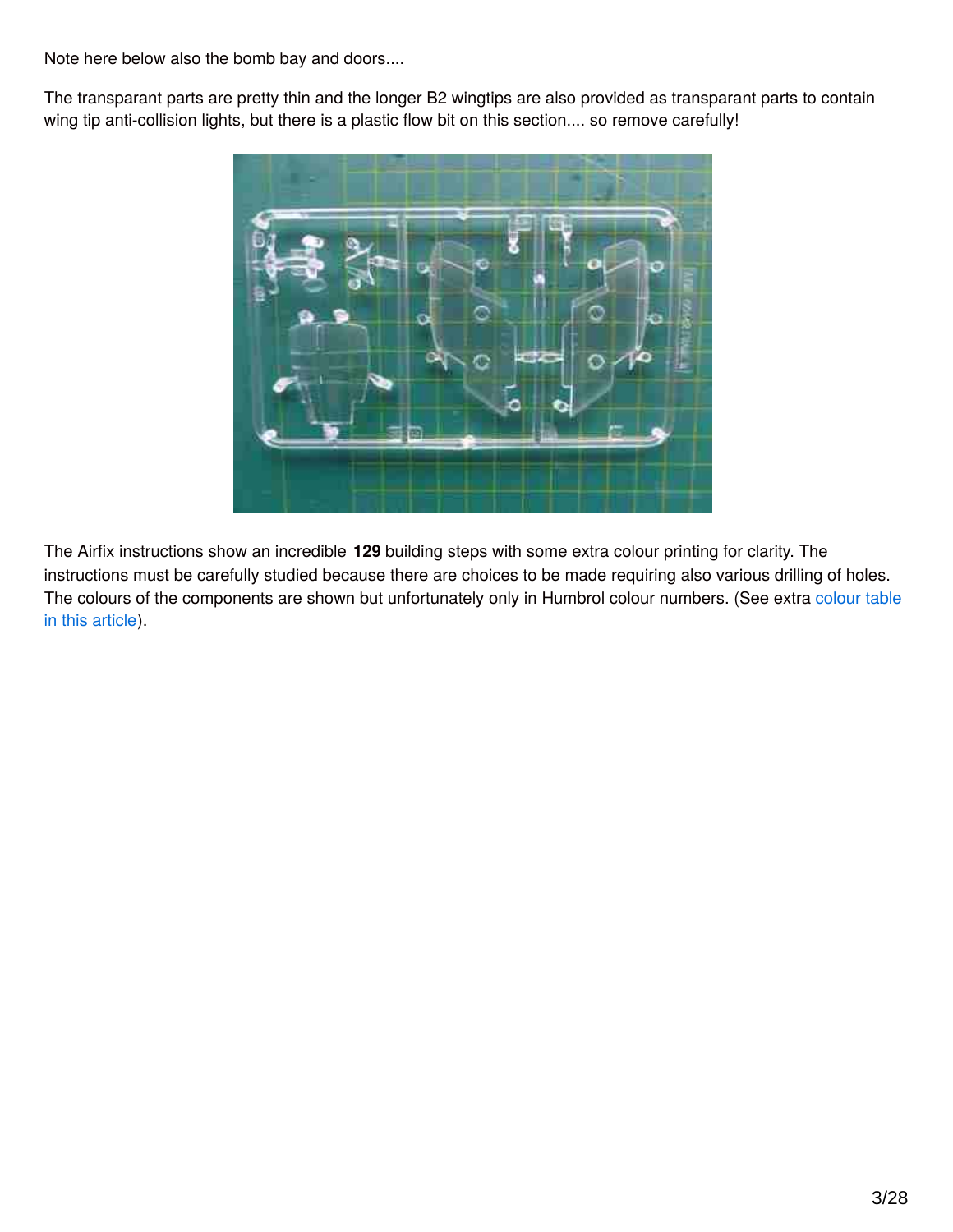

The kit is great in detail and accuracy (see appendix below in this article). The details such as in the cockpit are very good. The panel lines are neatly engraved and although somewhat deep in places will look good under a layer of paint. The undercarriage bays are neatly detailed and have usually an aluminum colour inside. The undercarriage gears are also fine and look strong enough. There are however many small "plastic flow bits" on the parts that need removal with a modelling cutter. Also, a razor saw is strongly recommended to separate the larger parts from the sprues. Some gates are on the mating edges, so these need some clean up as well.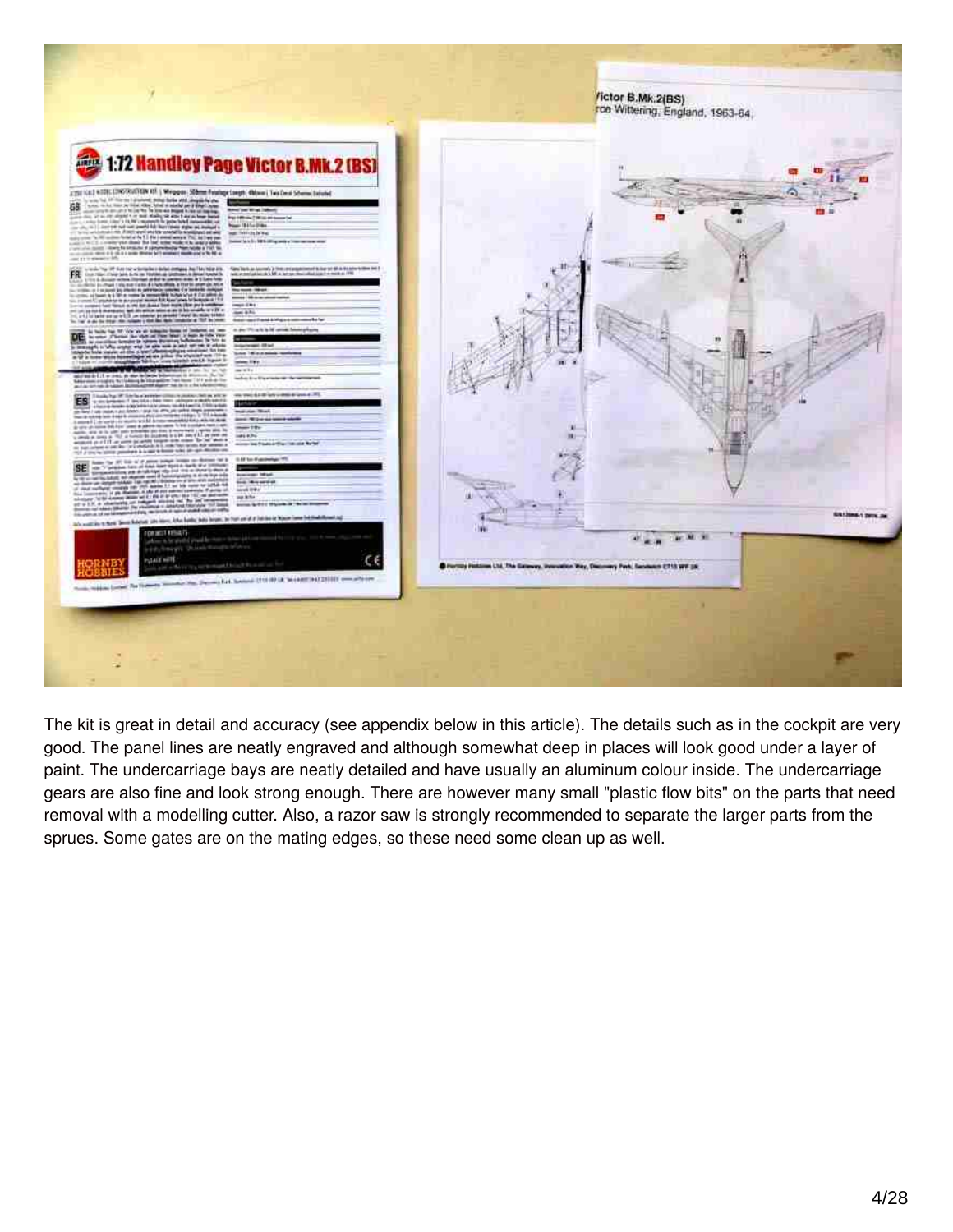



The basic kit structure consists of two fuselage halves with the vertical tail and separate wing halves. There are a few strong box like structures in the kit that provide the necessary firmness. The large flaps are separate parts and can be closed or set drooped down. The rear fuselage air brakes are nicely provided and certainly look good when displayed deployed. Tip: In part G17 (see step 56) the engraved lighting holes can be opened up with a handheld drill.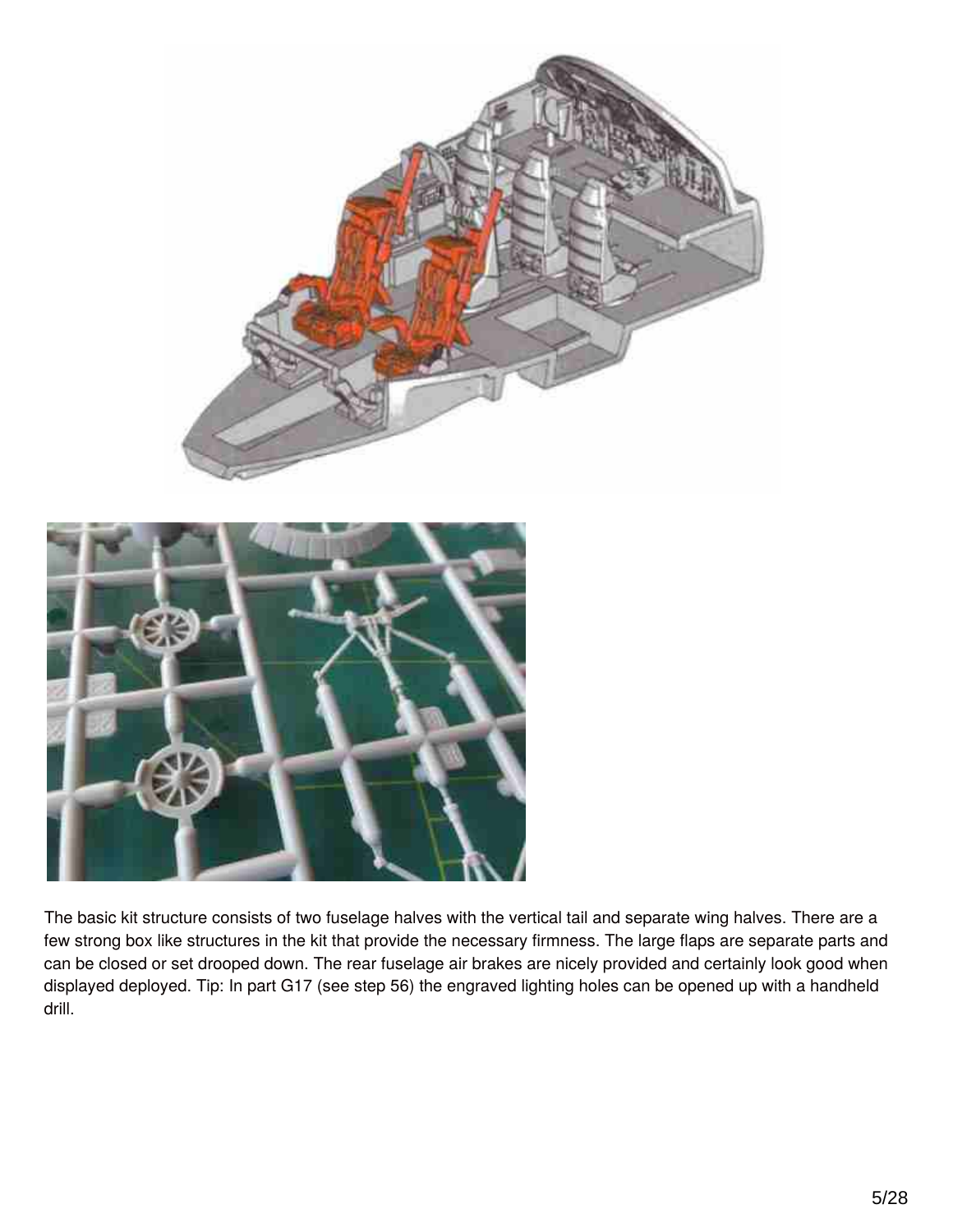



There are two choices at the rear fuselage with or without ECM fairings. Nice is also that indeed a fuselage bomb bay is provided with a separate fairing plate for the supplied Blue Steel missile. (The bomb bay itself is of no further relevance to the Victor B2. (BS) with Blue Steel. But the unused parts in this kit include also the loose bomb bay doors C1 and C3 that slide open upwards inside the bay; another big plate is also provided for a "closed bomb bay",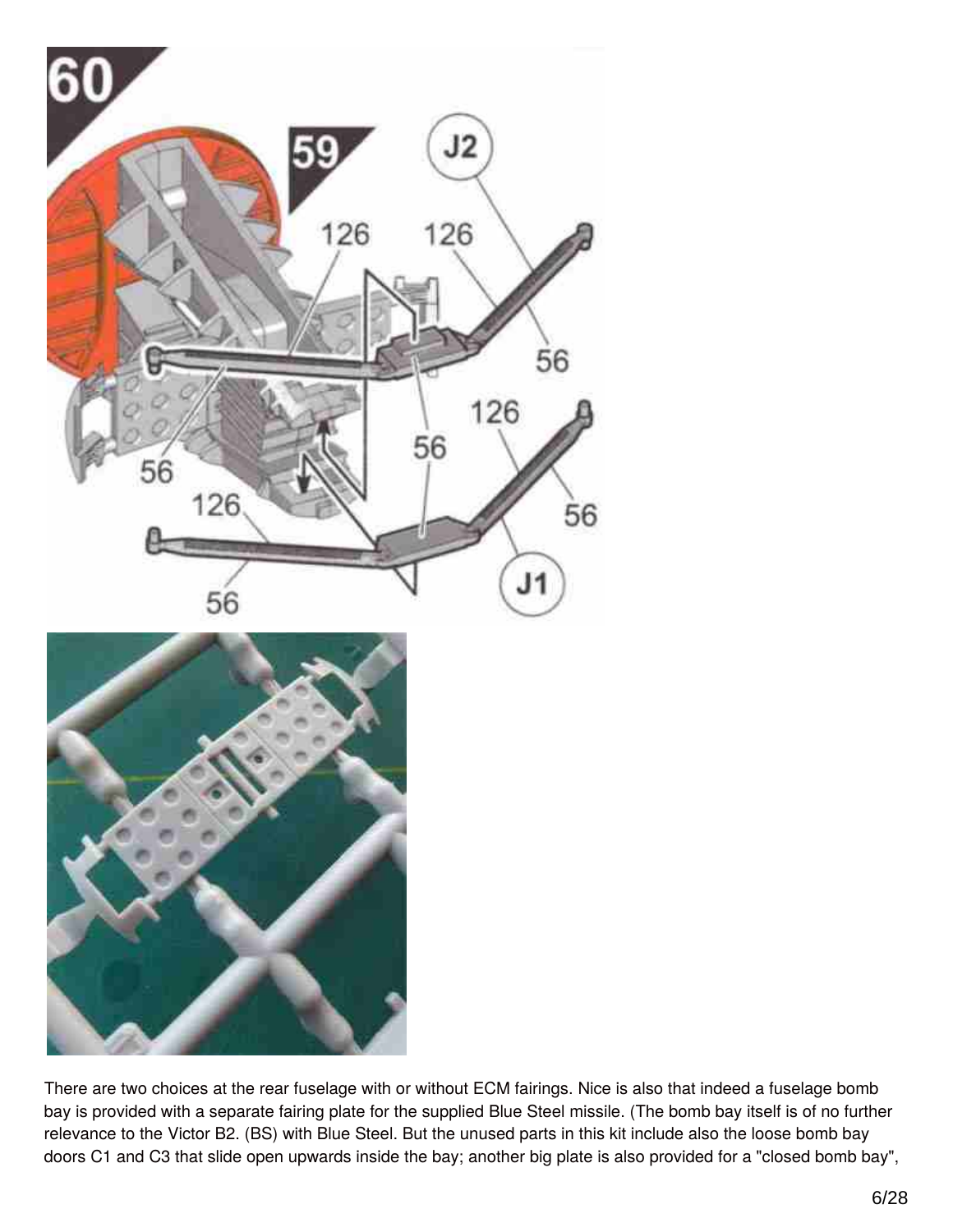very nice!).



Also there are separate wing slipper tanks as well as molded presumably Radar Warning Receiver antennas in the horizontal V-tail (see construction steps 17-18). These RWR bits should be sanded off for the provided kit schemes as indicated by Airfix. ( But the fact that these parts are in the kit suggests that Airfix can later offer other Victor kit versions. A few additional parts on a new sprue will do the job).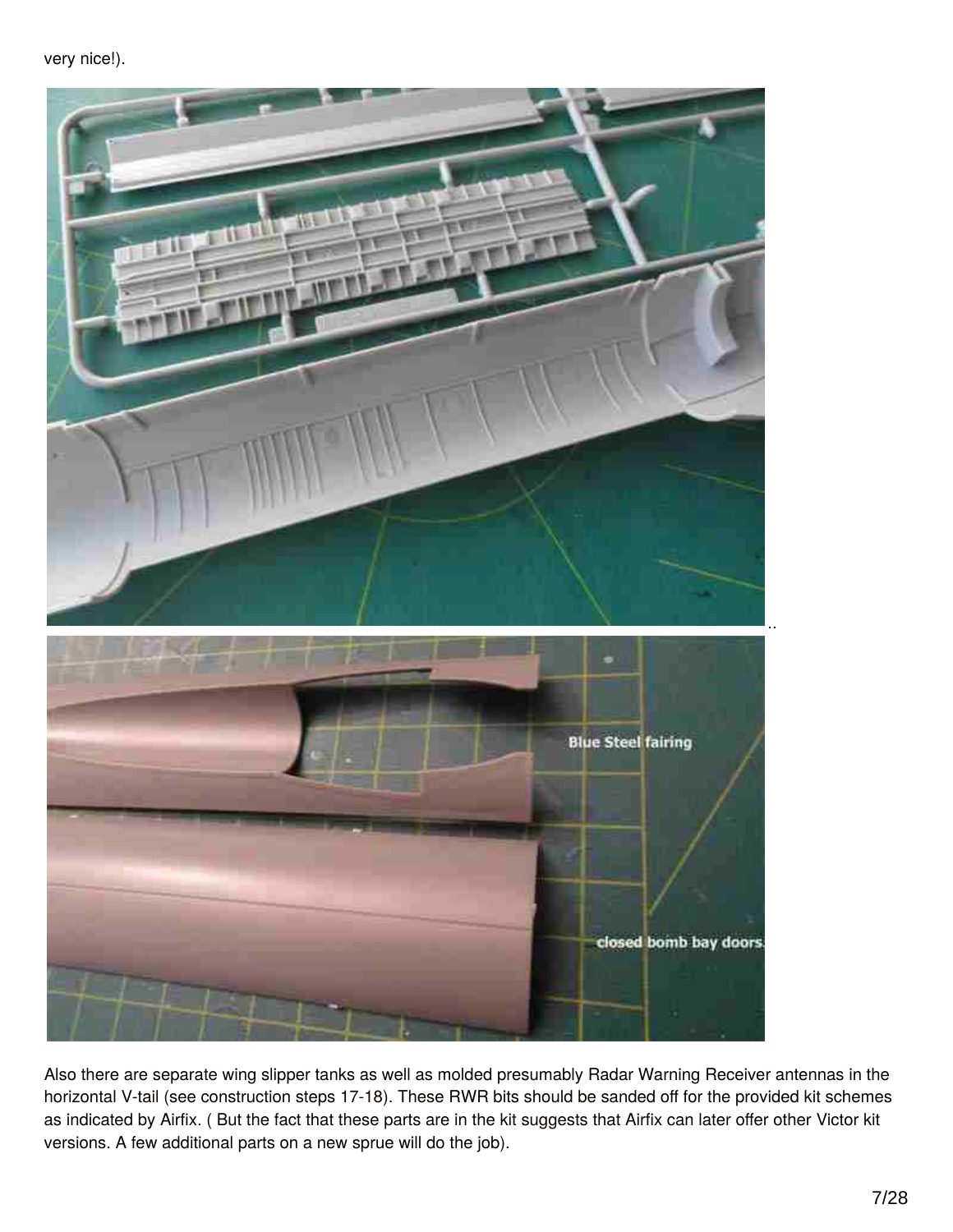## **Schemes and decals**

There are two color schemes available as per kit, and these are shown on a separate paper sheet in colour. The decals in the kit are very neat with a lot of detail stencilling. Their positions are also shown on a paper sheet.

The two schemes of Victors B2 (BS) from the sixties with the Blue Steel missile are:

- (a) an all-white "anti-flash" Victor of RAF squadron no.139 ;
- (b) a camouflaged Victor of the RAF training flight with white lower surfaces.

The camouflage colours of the latter are correctly identified as BS381C 641 Dark Green and BS381C 637 Medium Sea Grey. (The Humbrol colours are respectively 163 and 165. Acryllics can also be used from Gunze Sangyo with GU330 and GU335). Probably the camouflage edges are "hard" which can be achieved with masking tape. Please note that the camouflage colours extend onto the lower leading edges of the wing, V-tail and air intakes. A masking challenge!

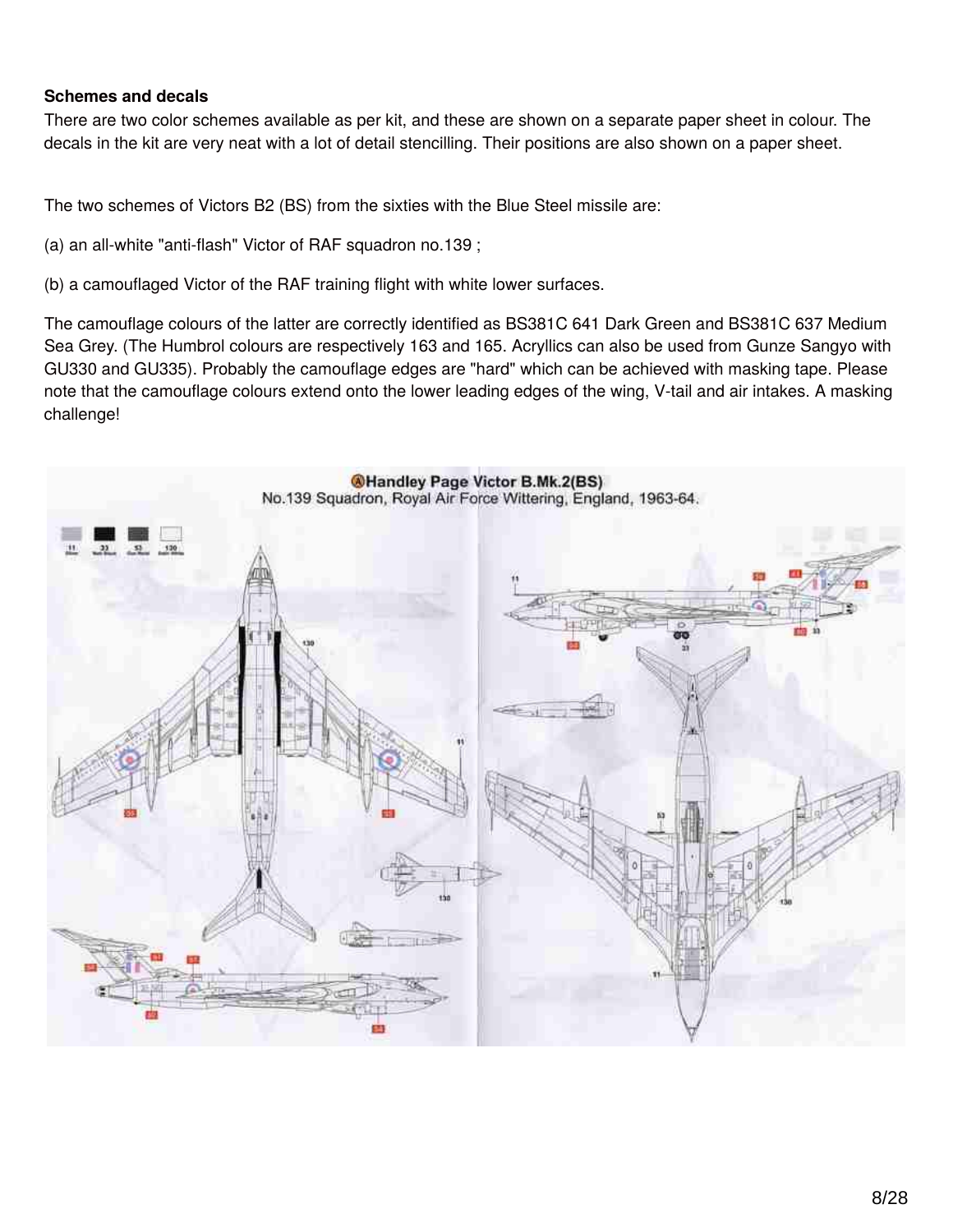

#### **Some suggestions on construction**

The construction of the Airfix Victor kit starts as usual with the excellent cockpit interior. Boxes, seat, dials and knobs are all there. The two pilot Martin Baker Mk.4 ejection seats may be detailed with some scrap ejection chords on top, these may been seen through the glass work. The four supplied rear seats for the other crew are positioned on a nice detailed floor. Adding home made seat belts of brown and blue tape makes it all complete.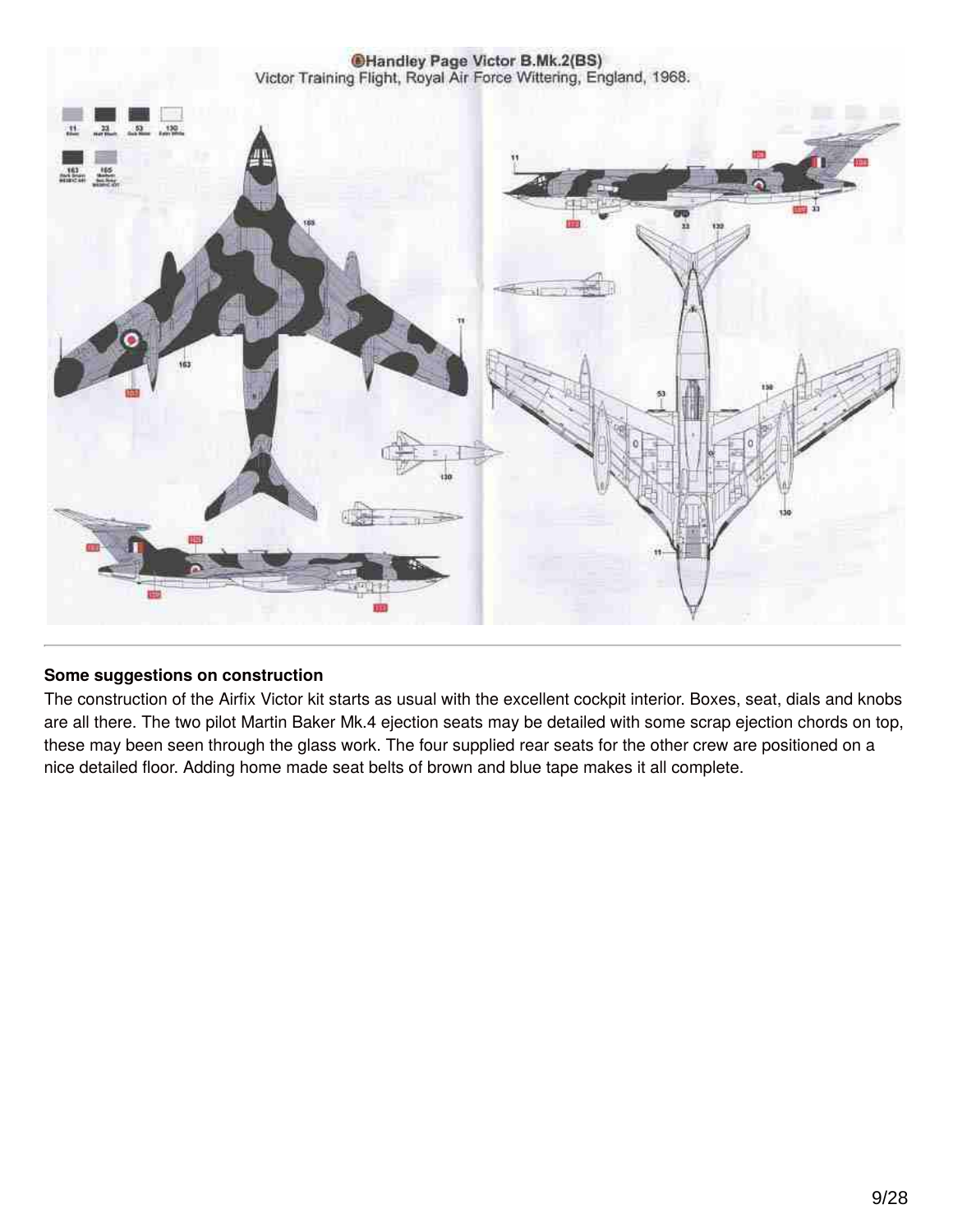

The Airfix drawing in step 54 suggests to make all the inside walls of the cockpit dark grey / black, but most probably the rear wall areas had a "lighter Sky" colour. Many parts of the cockpit interior are also black, it is better to take a lighter "coal black or dark grey" colour and drybrush the details. The pilot instrument panels are mostly seem in black but some were also seen to have medium grey colour with black instrument details. Not a lot of the cockpit interior will be seen later on but it's nice to know it's all there. The port side crew entry door can be set open in this kit.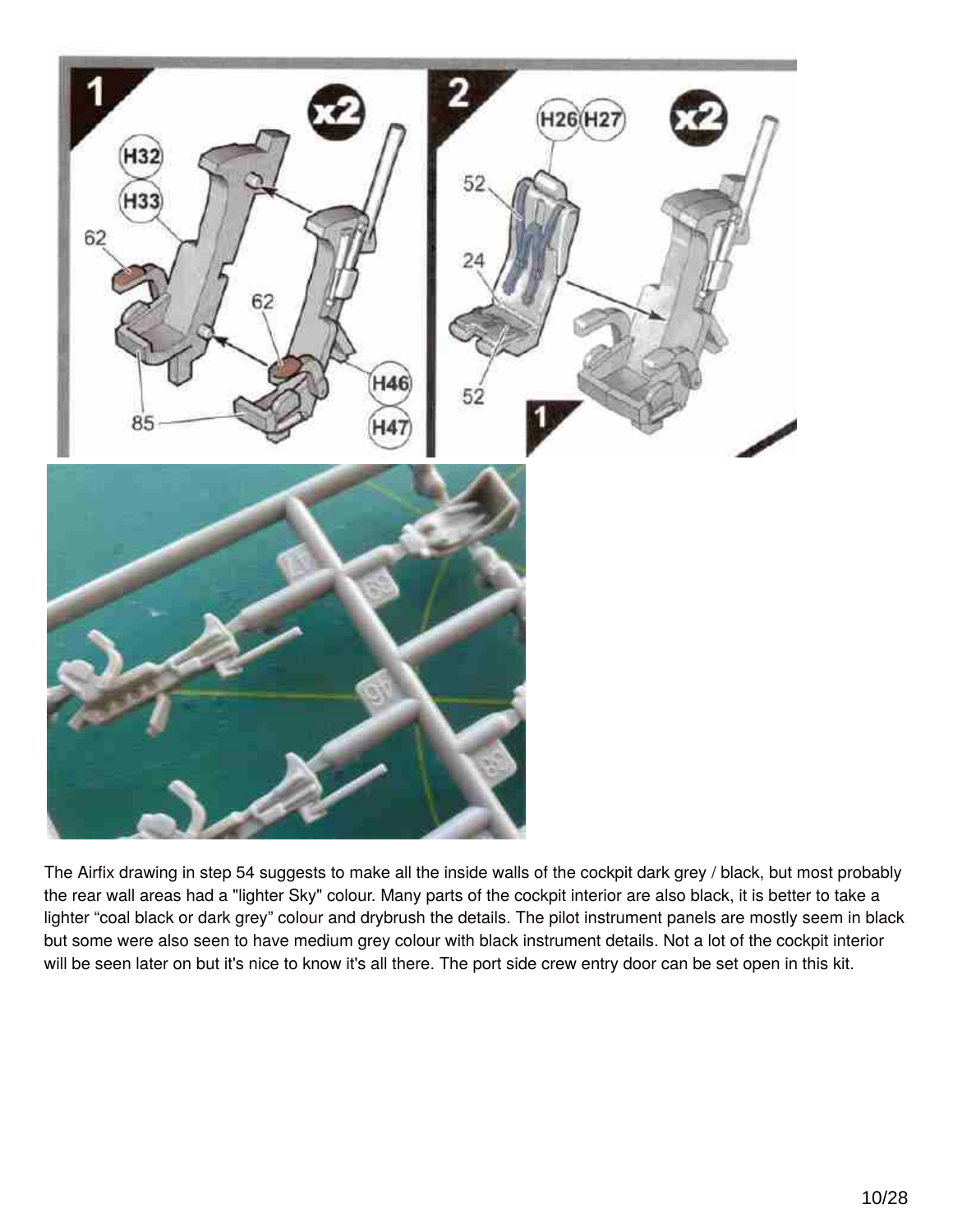

The instructions also suggest to install the main instruments later as per step 89 but it is better to do this earlier as the fuselage halves are joined. Nice is a separate partno. F18 supplied for the fuselage spine which allows a beautiful finish avoiding sanding off details. Remember in step 68 to open up the holes for the desired antennas for scheme (b).

If you want to build other Victor versions, study photos: a lot is possible with this kit. For example only the B2.(BS) with Blue Steel has the aerial part no.K7 seen in step 116 mounted under the nose.

Regarding kit construction, in steps 12-14 it is better to fit the nosewheel leg part F13 later to prevent breaking it off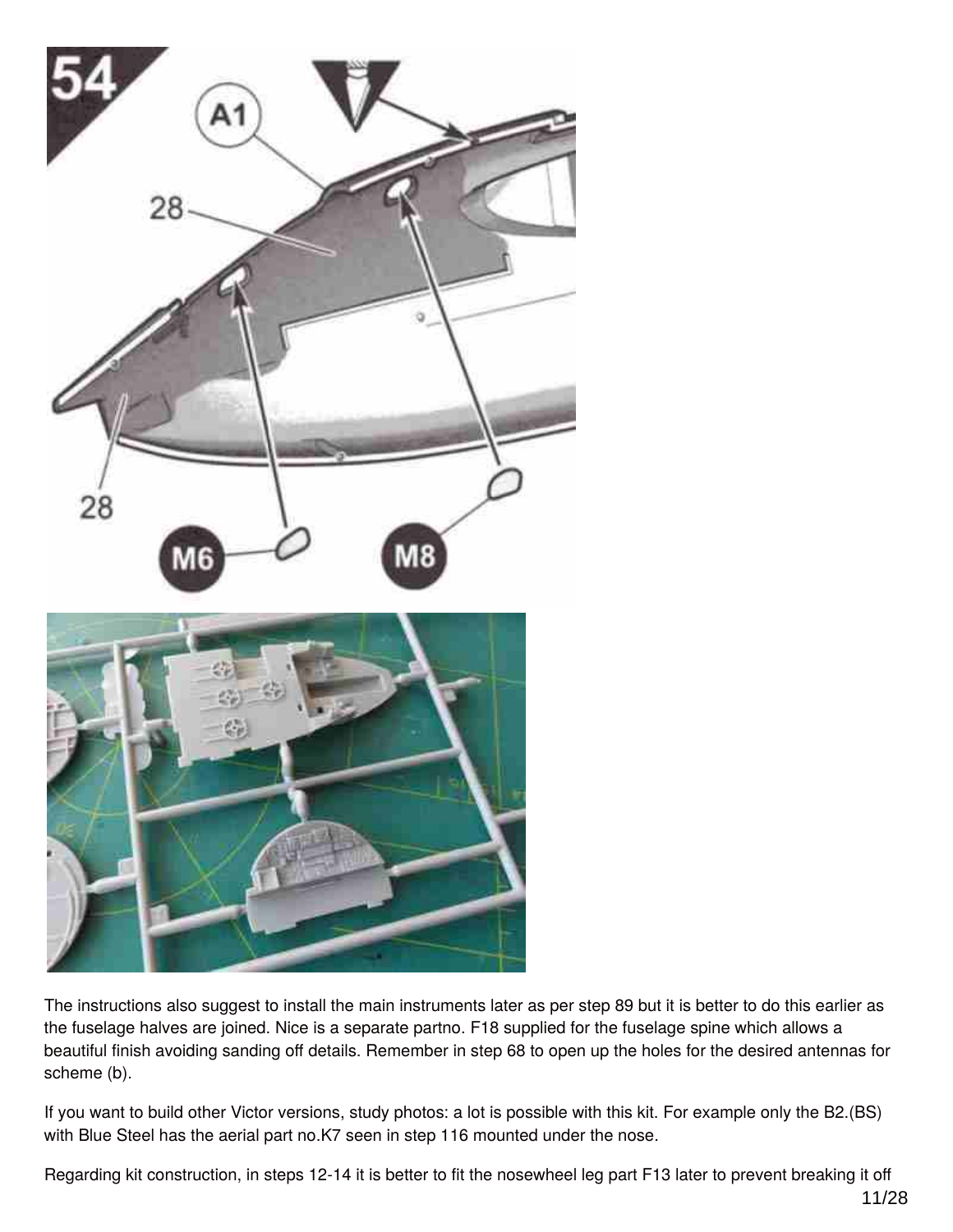due to handling.



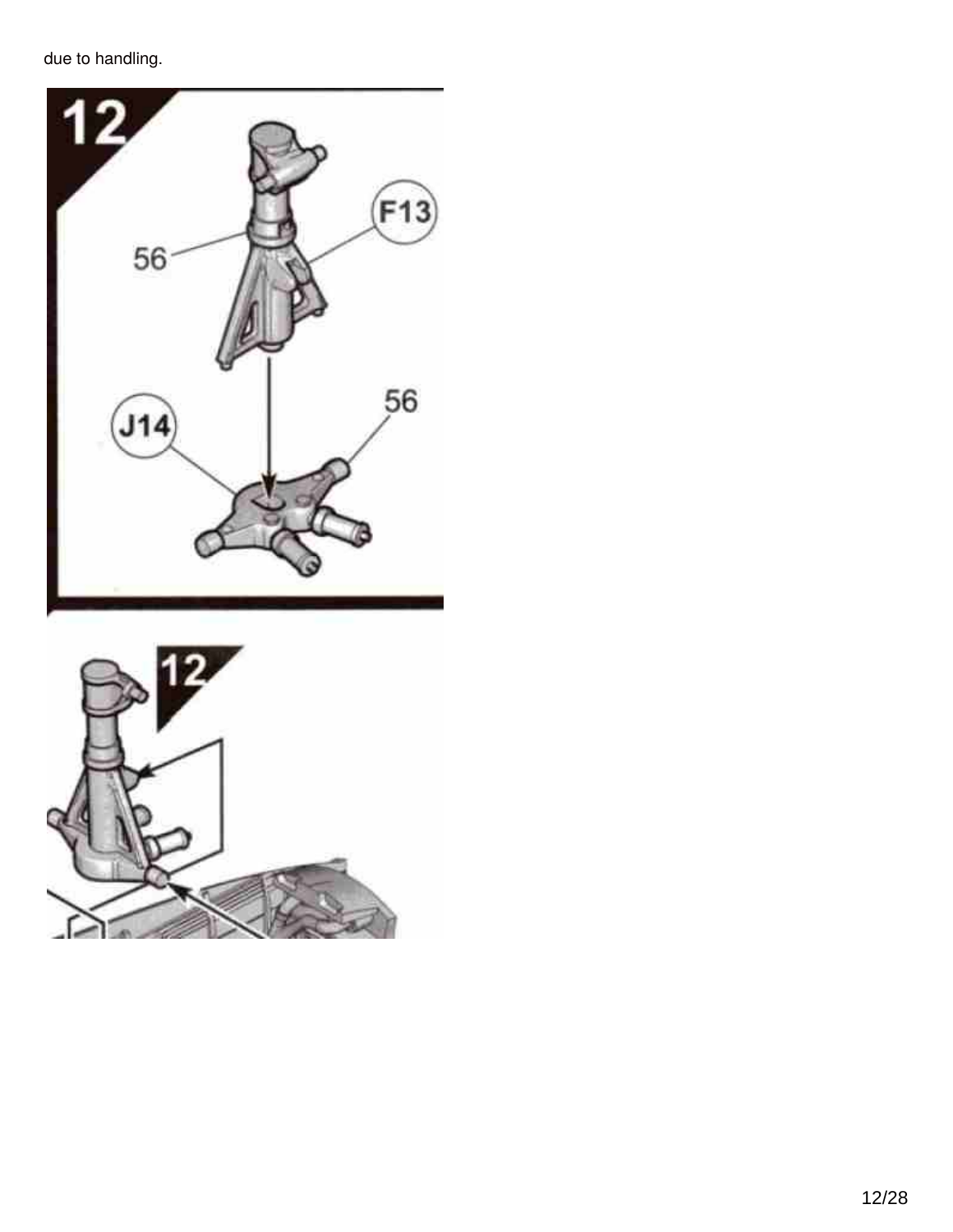

The main undercarriages look great and sufficiently strong. Again, fitting these later on is possible after the application of the primary colours and decals together with the wheel doors. This again avoids handling damage and also a good alignment of all those wheels!

As noted earlier, in steps 17 -20 the horizontal v-stabilizer is shown and some small presumably Radar Warning Receiver antennas need to be removed for the schemes picked in this kit. (this suggests that Airfix may release another version of the kit).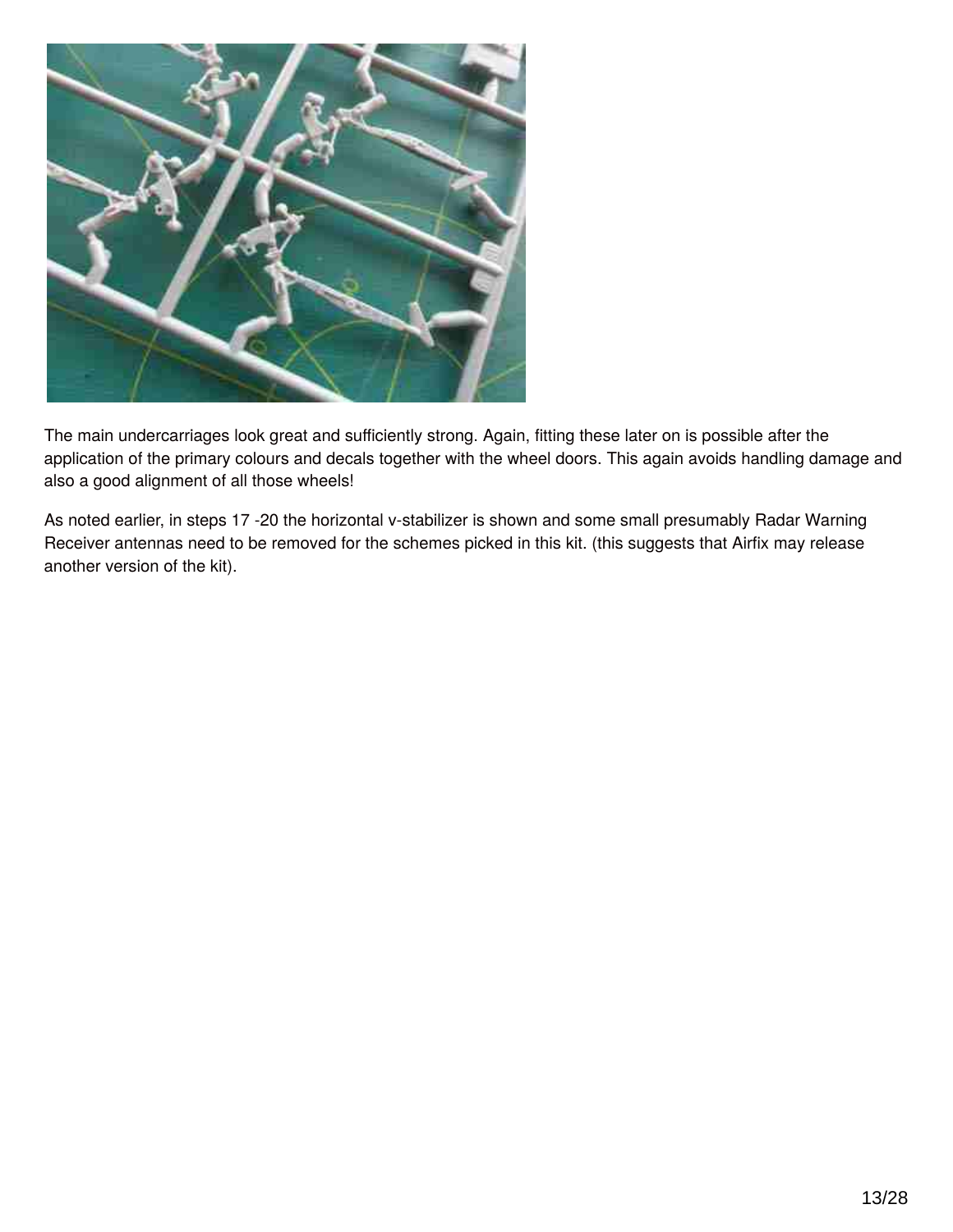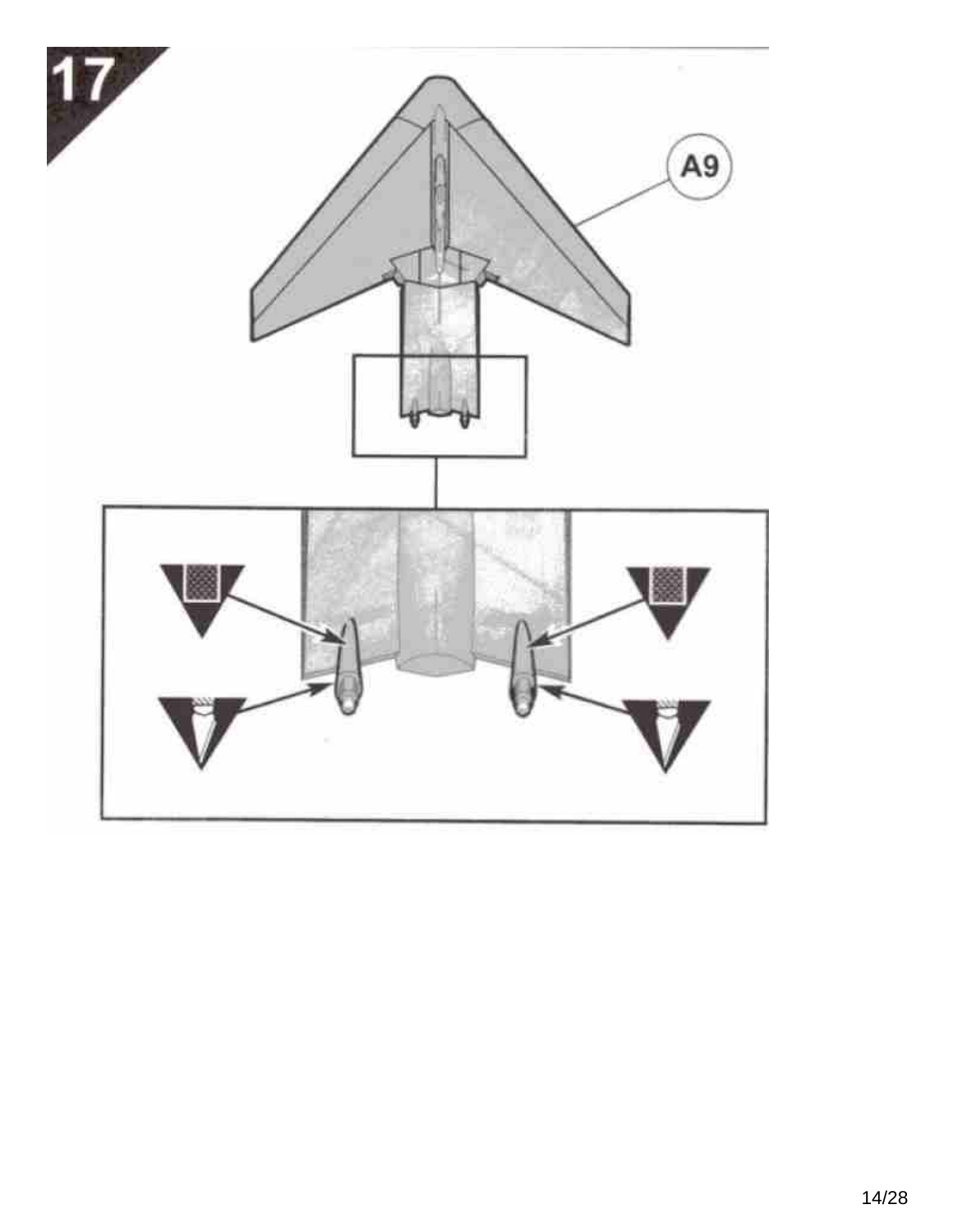

The enormous crescent wing looks fine with a large mid section and separate ends. The internal box structures help to get a solid result. The large air intakes in the wing roots have a smart parts breakdown to avoid seams (which was very difficult on the good old Matchbox Victor). It may be better to do some early painting of the intake edges for the camouflaged paint scheme.

A small omission is that Airfix forgot to indicate that a small auxiliary intake hole needs to be drilled in the left/port side wing leading edge next to the splitter plate for a Victor B2 (left port side wing only).

The four exhaust jet pipes are also pretty deep and they look good. The details are convincing.

The "Kuchemann carrots" that were fitted on the B.2R are neatly supplied and seen in steps 106-107. In fact, a quick glance suggests that this offers the option to make an early Victor B2 as well by not installing these.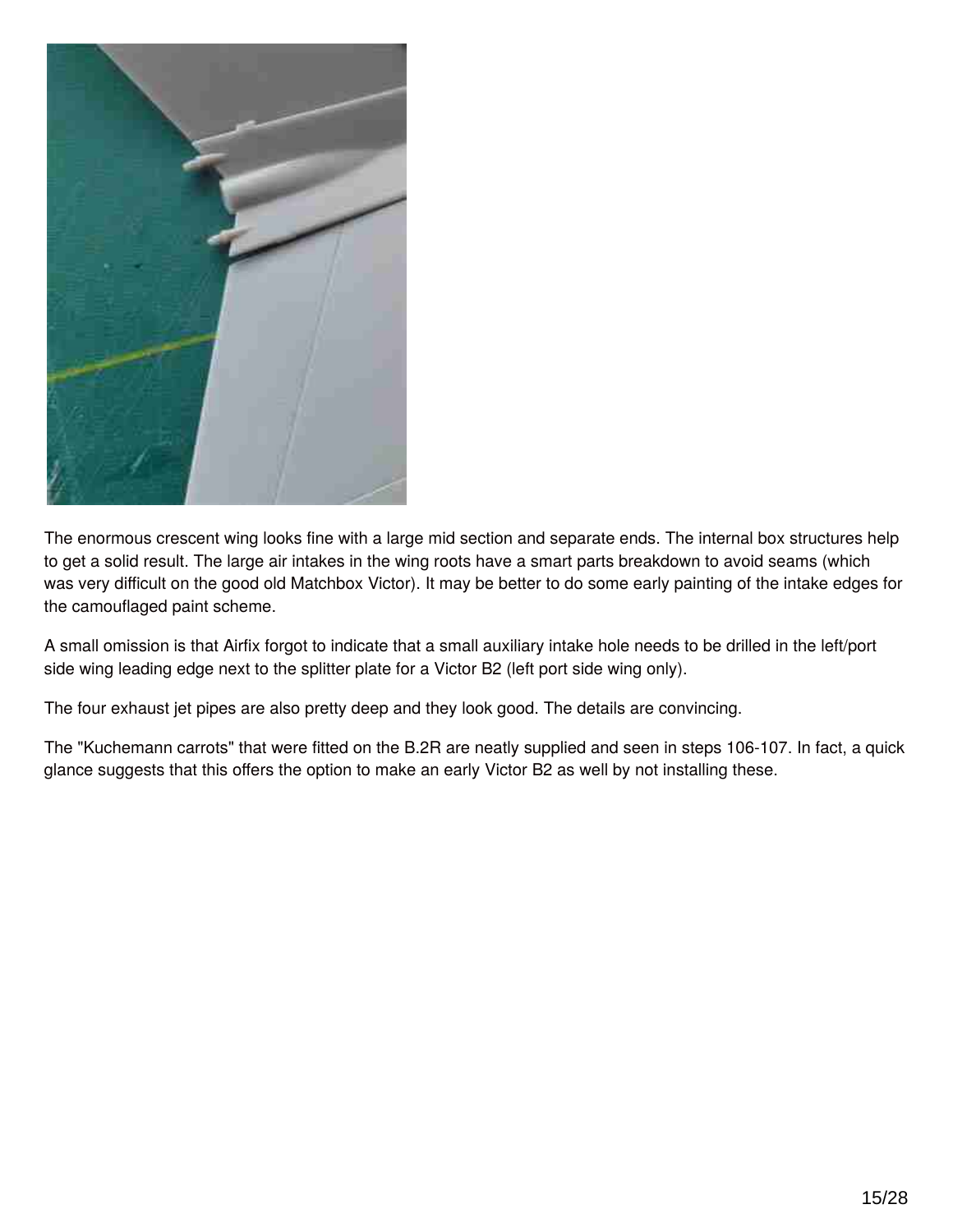

The completion of the kit involves many small bits for various intakes and exhausts and the Victor model looks convincing. An "in flight refuelling" boom is also supplied to be installed above the cockpit. The cockpit entry door can be installed in open position and a ladder is also supplied in the kit. Optionally the prominent Emergency Auxiliary Air Intakes F113 and F114 near the vertical tail can be set open. When set closed, those components are not installed.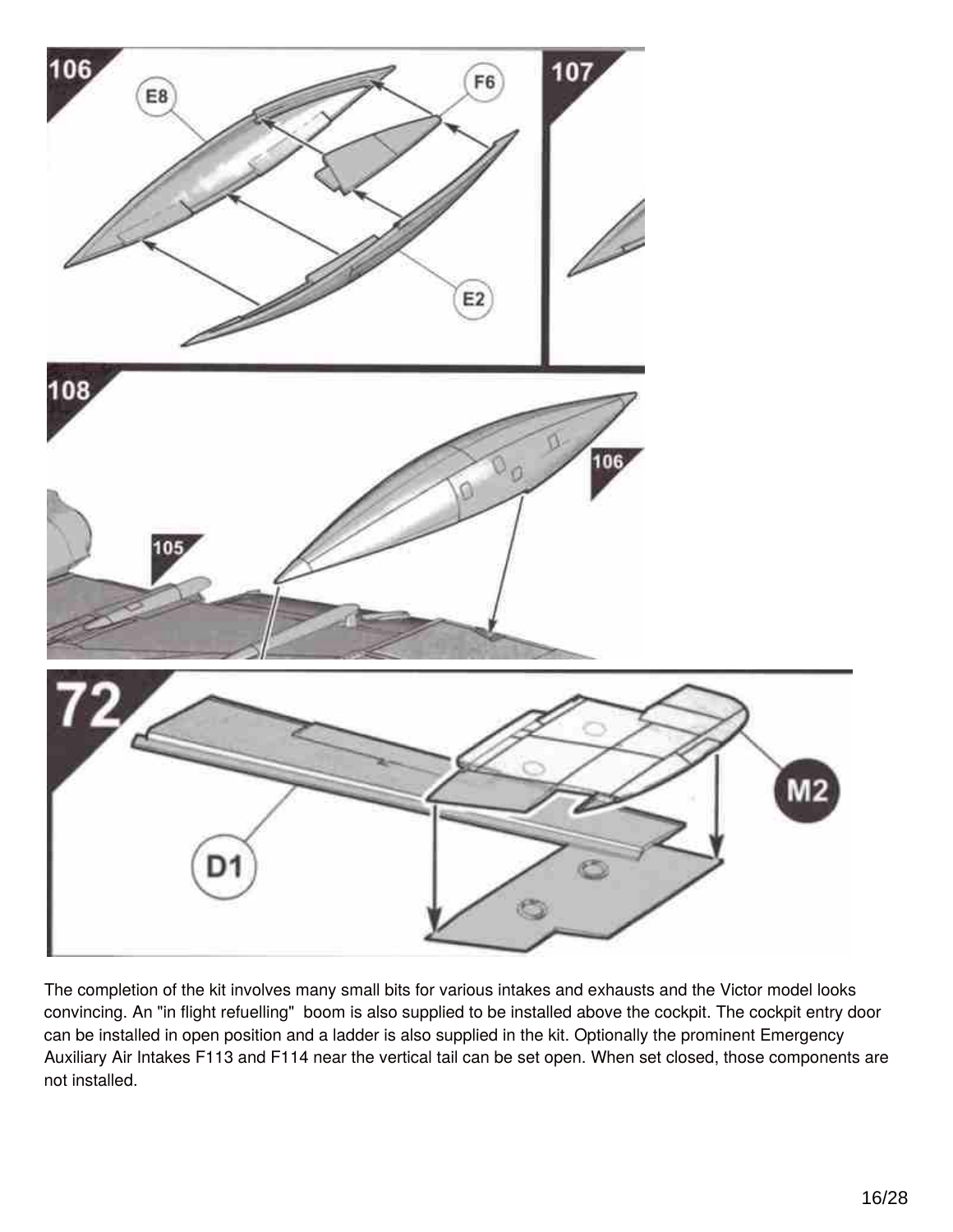

The final steps concern the single Blue Steel missile. The Blue Steel looks good but usually the rocket exhaust was covered with a plate, this can be made from some card. Sometimes seen on photos a sort of supporting rod is seen connected to the Blue Steel nose (this is not in the kit), so check photos. Furthermore, on some Victor B2 (BS) aircraft fitted with Blue Steel often a small intake fairing is positioned on each side of the fuselage. It is situated above the wing root halfway the fuselage side. (Unfortunately no ground dolly is supplied to display the Blue Steel next to the model but surely the aftermarket will follow... ).

## **The assembly and fit of the model**

A rapid model assembly through taping together the main components shows a good fit. The fuselage fits good as well as the larger wing parts. An exception is the fairing part no.K3 for the Blue Steel. There remains a 2 mm wide gap at the rear edge but this can be closed with some card and putty.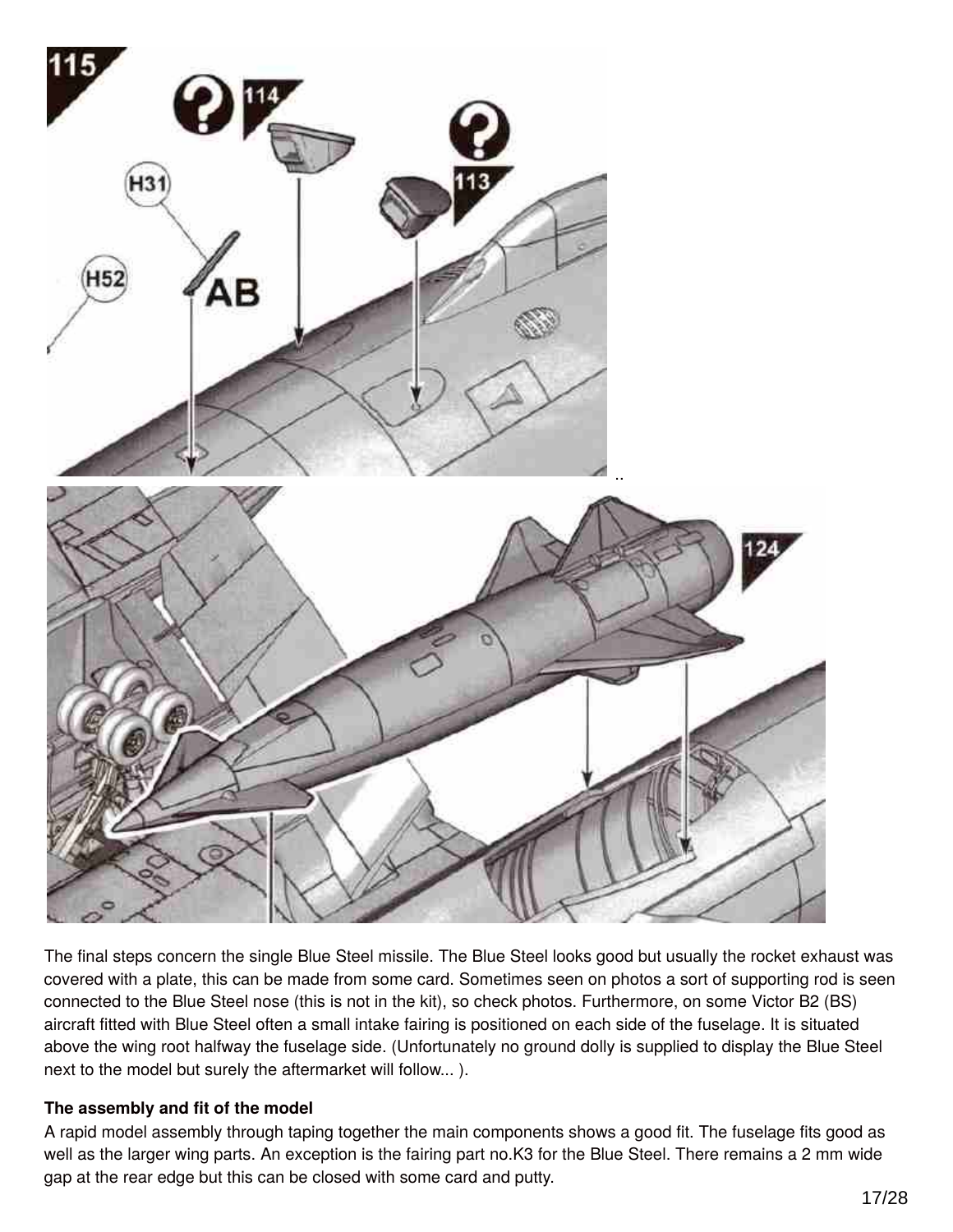Looking at the fit, it is clear that Airfix applied modern 3D engineering and molding techniques. So further model assembly will probably give no problems.

## **Conclusion:**

This is an excellent 1/72 Victor Airfix kit which can provide you with a beautiful model of this V-bomber. The price of 70,- EURO in the shop is almost three times as expensive as the old Matchbox / Revell Victor K2 kit but the result is worth it. The Airfix model with its many parts and complex structure is however not recommended for the beginner but the more experienced builder.

## **REVIEWERS:**

Meindert de Vreeze en Peter Booij , Aeronautical design engineers (MSc)

**NOTE: A detailed modelling report of Meindert the Vreeze will be published in our IPMS Netherlands "Modelbouw in Plastic" (MIP) magazine in early 2017.**

## **REFERENCES**

- Handley Page Victor, door Steve Hazell, Warpaint no.36 , Hall Park publications, 2012;
- Handley Page Victor, door Bob Downey, Warbirds no.35, Arms and Armour Press, 1985;
- Handley Page Victor, door Andrew Brooks, Postwar aircraft no.6, Ian Allan publ., 1988;
- Strategic bomber command, RAF 1950-1968, Guideline publications, 2011;
- Scale Models international, magazine December 1978 with fantastic drawings of mr. A.L. Bentley; (also released in loose packages);
- Scale Models international, magazine November 1983, in the Spotlight Victor B2;
- Scale Aircraft Modelling, magazine April 2003 , Volume 25-2;
- Scale Aviation Modeller, magazine August 2006;

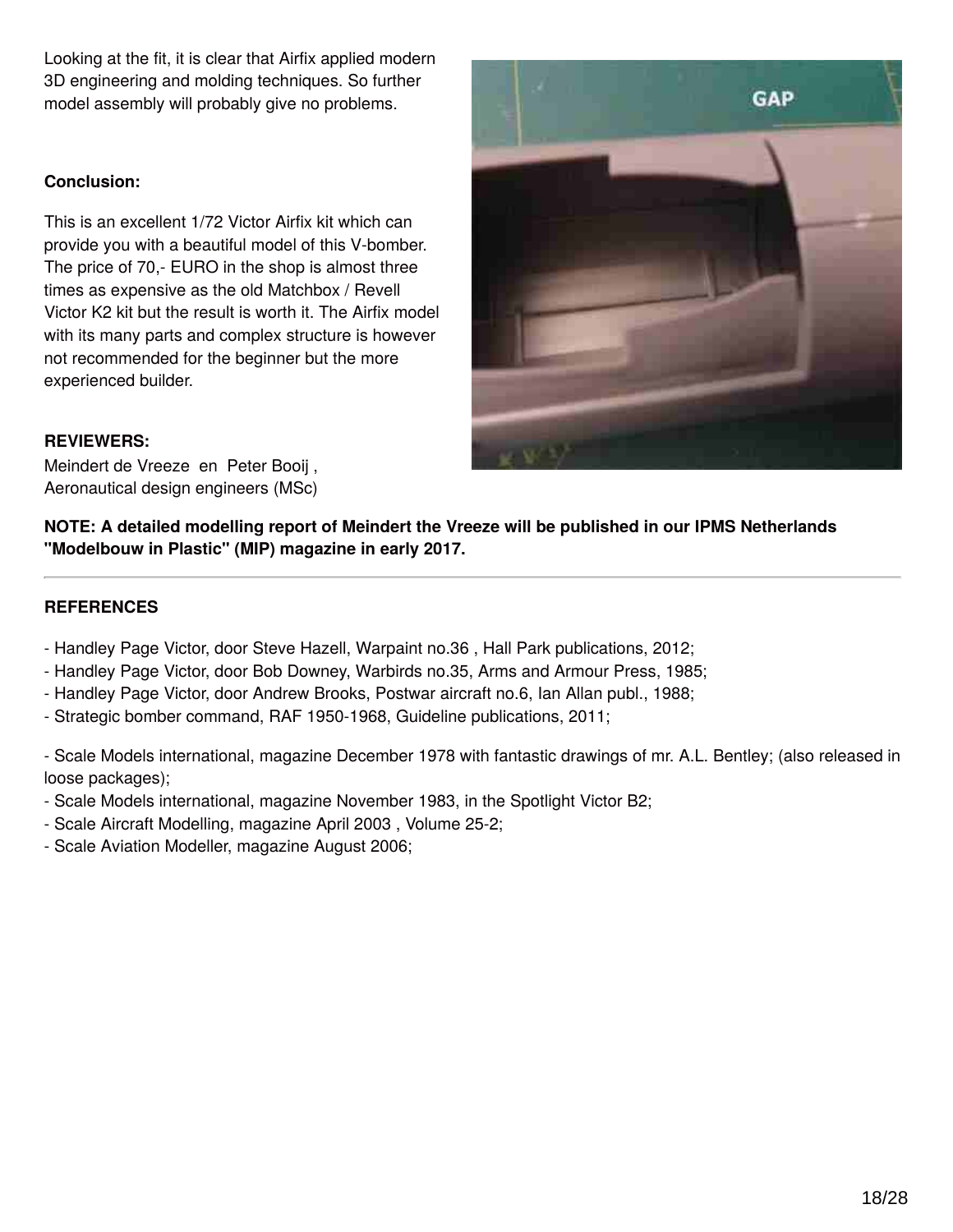

## OVERVIEW HUMBROL COLOURS

- $11 =$  silver
- $28 =$  grey
- 33 = black
- 5 2 = blu e
- 5 3 = b u r n t m e t allic
- 5 6 = alu min u m
- 62 = brown leather
- 70 = red-brown
- 85 = very dark charcoal black
- 86 = olive
- $126 = \text{medium grey}$
- $130 = \text{white}$
- $147 =$  light
- 163 = Dark Green BS381C: 641
- 165 = Medium Sea Grey BS381C: 637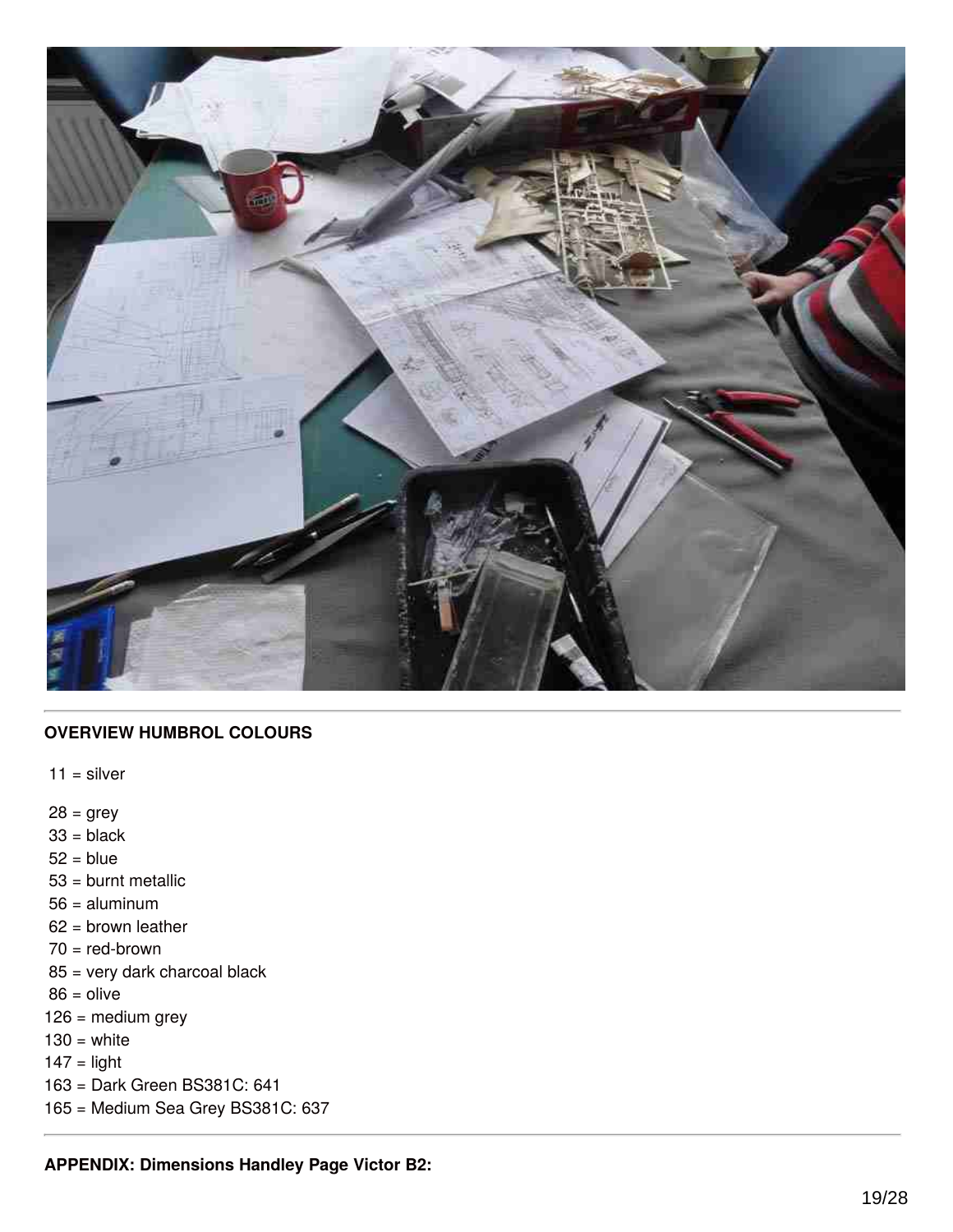Main measurements made:

Length: Kit 486 mm x 72 = 35.0 meters: Real Victor =  $35.07$  m so  $+/-1$  mm so fine: Wingspan: Kit 508 mm x 72 = 36.58 m; Real Victor = 36.60 m so very good!

## **AIRFIX VICTOR MODIFICATION OPTIONS**

It is probable that Airfix will release variations of this Victor kit in the future given the few unused parts in the sprues.

A quick look reveals other versions seem possible without a lot of work:

- An early B.2 with the older type intake at the vertical tail base and no Kuchemann carrots fitted below wing trailing edge;

- Later B.2R with normal bomb bay and conventional bombs and possibly RWR suite at v-stabilizer;

Regarding color schemes there are not very many options. Sometimes RAF squadron badges were seen but not that often!

Only Victor K2 tankers looked very different. For those with less patience... Building this version is possible but requires some but "do able" work. You may use parts from an old Matchbox / Revell Victor K2 in your "modelling stack". Note that the Victor K2 Tanker has shorter wingtips but these can be made. And obviously the tanker pods and the special fairing behind the bomb bay. At your own risk! May be Airfix will release it in the future!

## **APPENDIX: Comparison with old Matchbox - Revell Victor K2 kit**

We took the liberty to compare the Airfix kit with the old Matchbox kit of the Handley Page Victor K2 (re-released also in the Revell box). And used a whole pile of books and references including the magnificent scale and detail drawings of mr. A. L Bentley (yes, we know you have to be careful with drawings .... But these are exceptionaly good ....)

#### Well, what have we seen?





**AIRFIX VICTOR B2.(BS) vs. MATCHBOX-REVELL VICTOR K2 Airfix: kit no. A12008 and released December 2016 ;**

**Matchbox: kit no. PK-551 released in 1983 (Revell kit re-issue no. 04326 released 1993) ;**

## **Details**

Airfix: Very good with good engraved panel lines and much more; Matchbox: Reasonable, only panel lines are not recessed and doubled and must be re-engraved.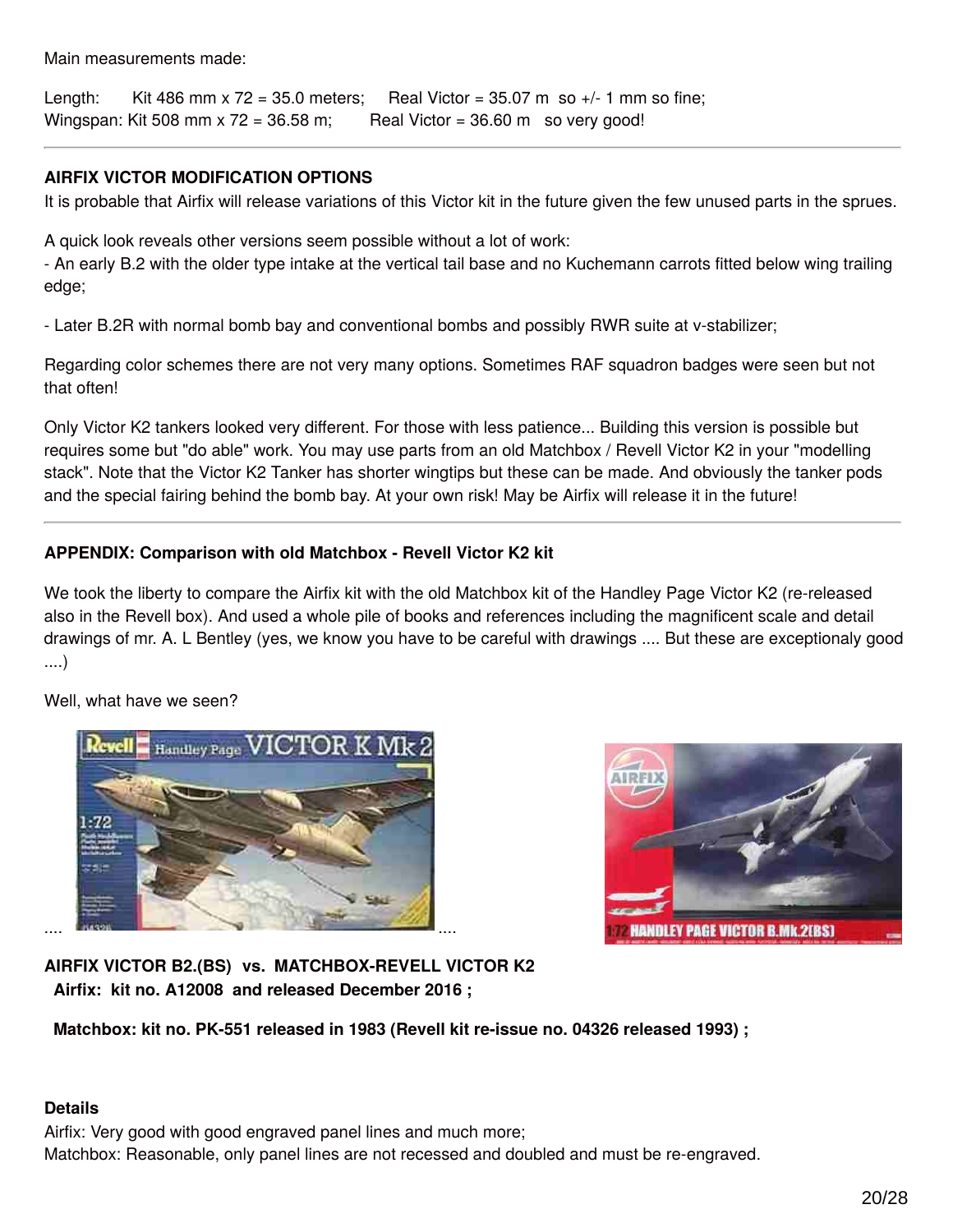## **Dimensions**

Airfix: Within  $+$  / - 1 mm; Matchbox: looks OK, fuselage length OK too; only horizontal v-stabilizer tips needs to be slightly shortened.





#### **Shape:**

Airfix: fuselage nose shape looks good;

#### **NOTE: photos are distorted by "parallax". We used our slideruler and our "eye ball mark one"!**

Matchbox: forward nose section height **0.5 to 1 mm at lower bottom area too deep** but otherwise good shape; small circular window aft of entry door situated a bit too high.

Airfix: rear section fuselage shape looks good; Matchbox: rear section seems to 0.3 - 0.5 mm deep but fine otherwise;

#### **Cockpit Transparancies**

Airfix: glass cockpit transparancies look fine; Matchbox: front cockpit windows seem 2 mm too short, otherwise good shape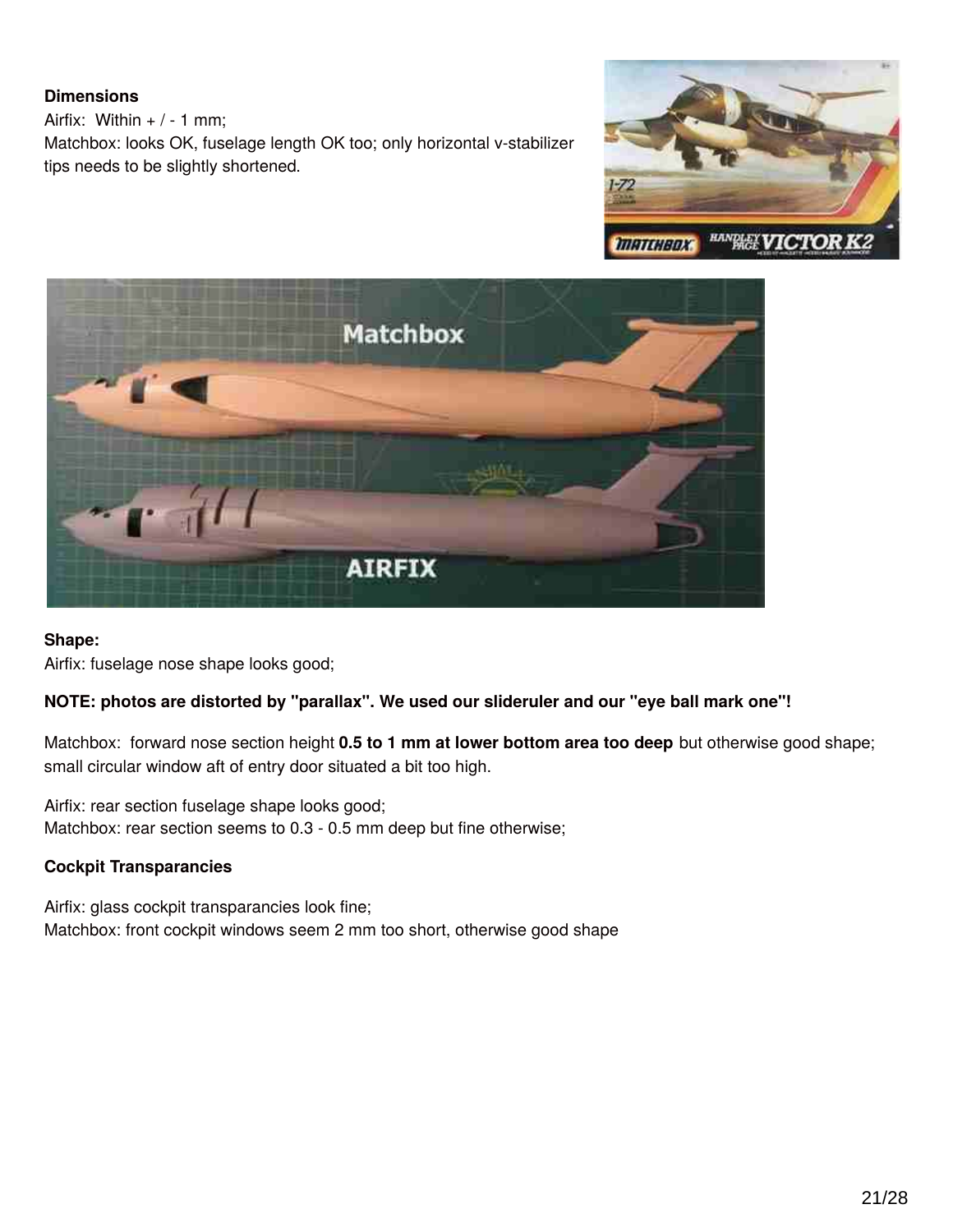

## **Wing**

Airfix: wing root with curve and flat shape with engines seems good and wide enough; neat separate exhausts of 8 mm diameter which seems OK;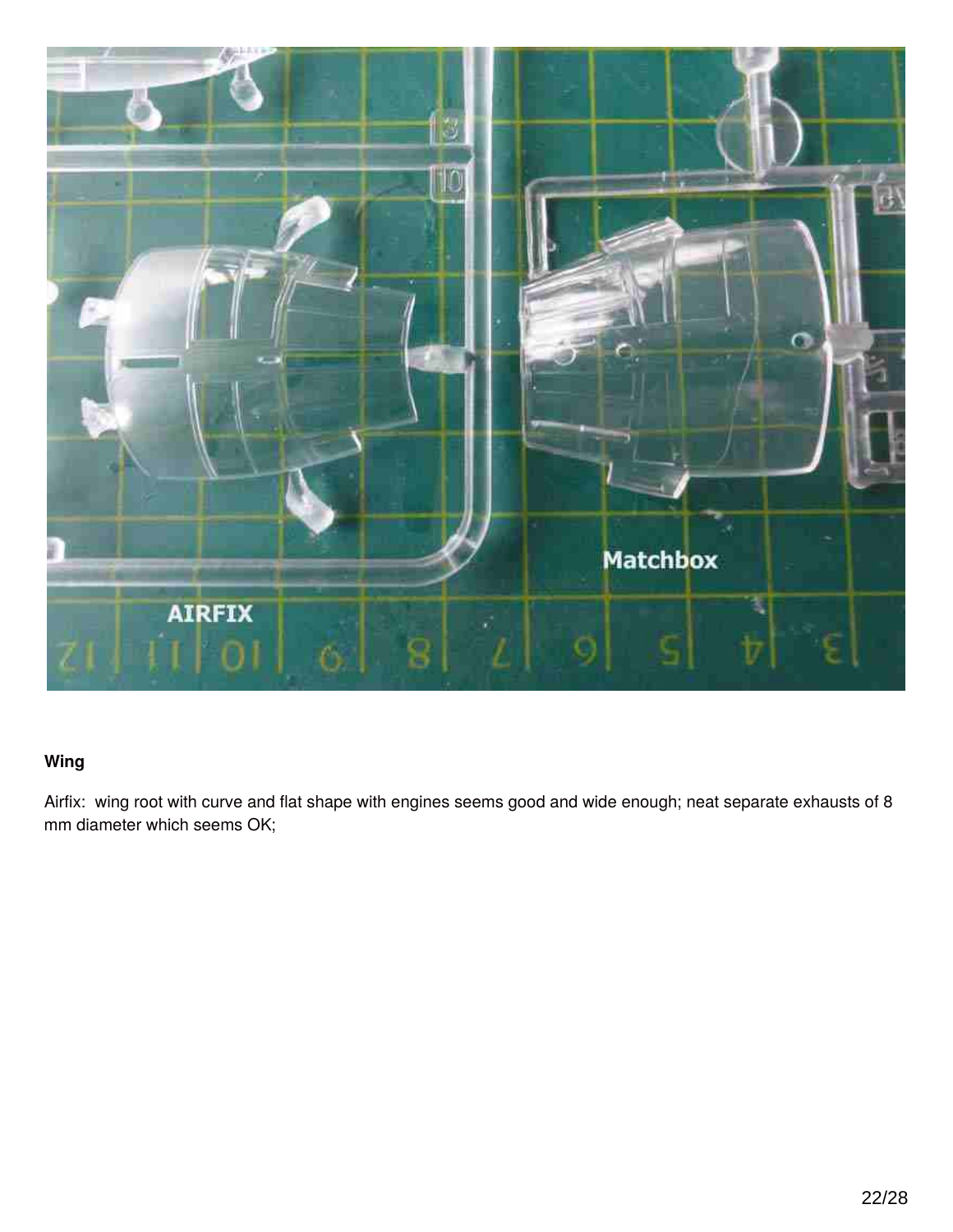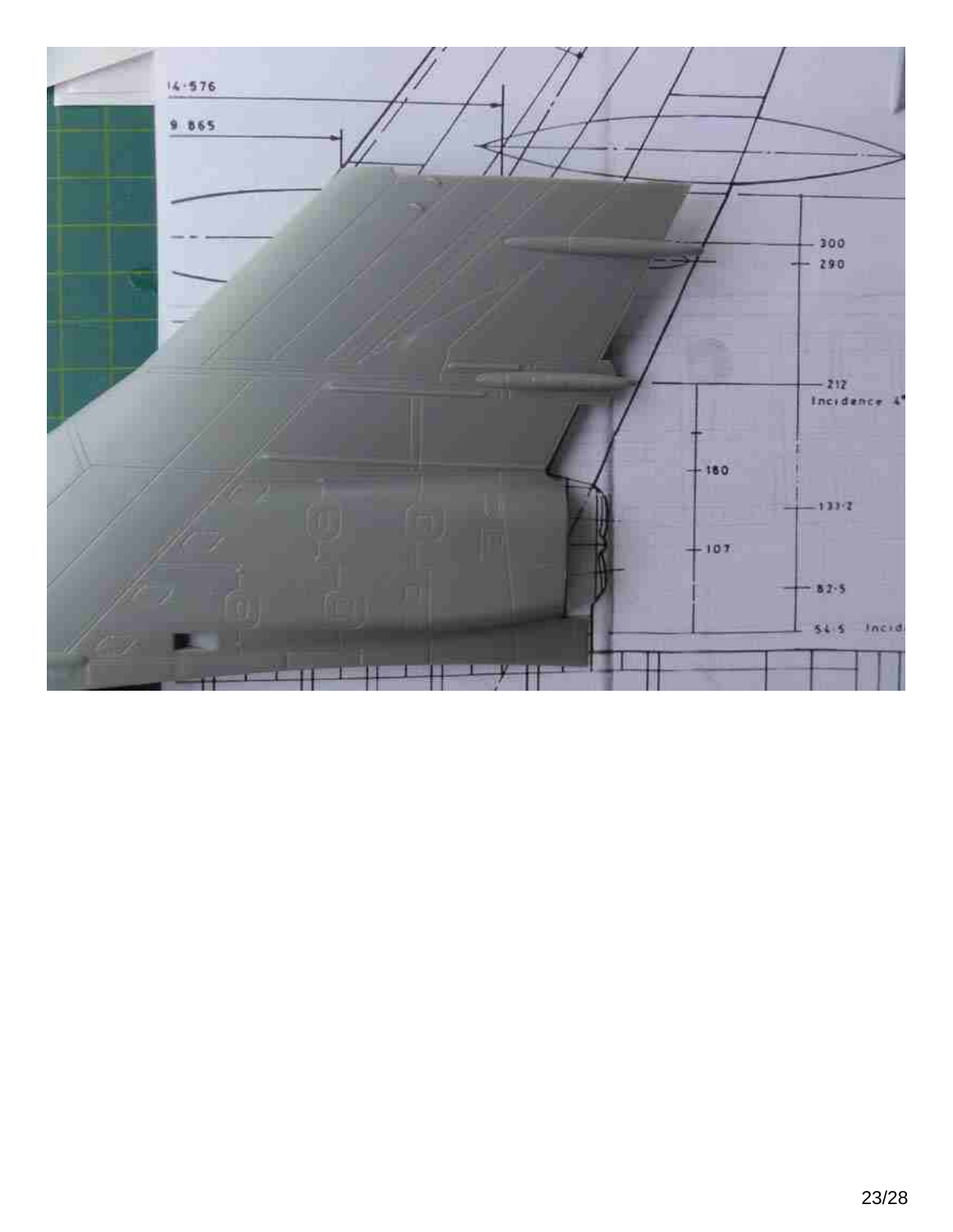

Matchbox: wing root area with rounded curve and shape is **too narrow and the height of the entire fairing is too large so that crude exhausts are 3 mm (so 35%) too large in diameter**; no separate exhaust pipes

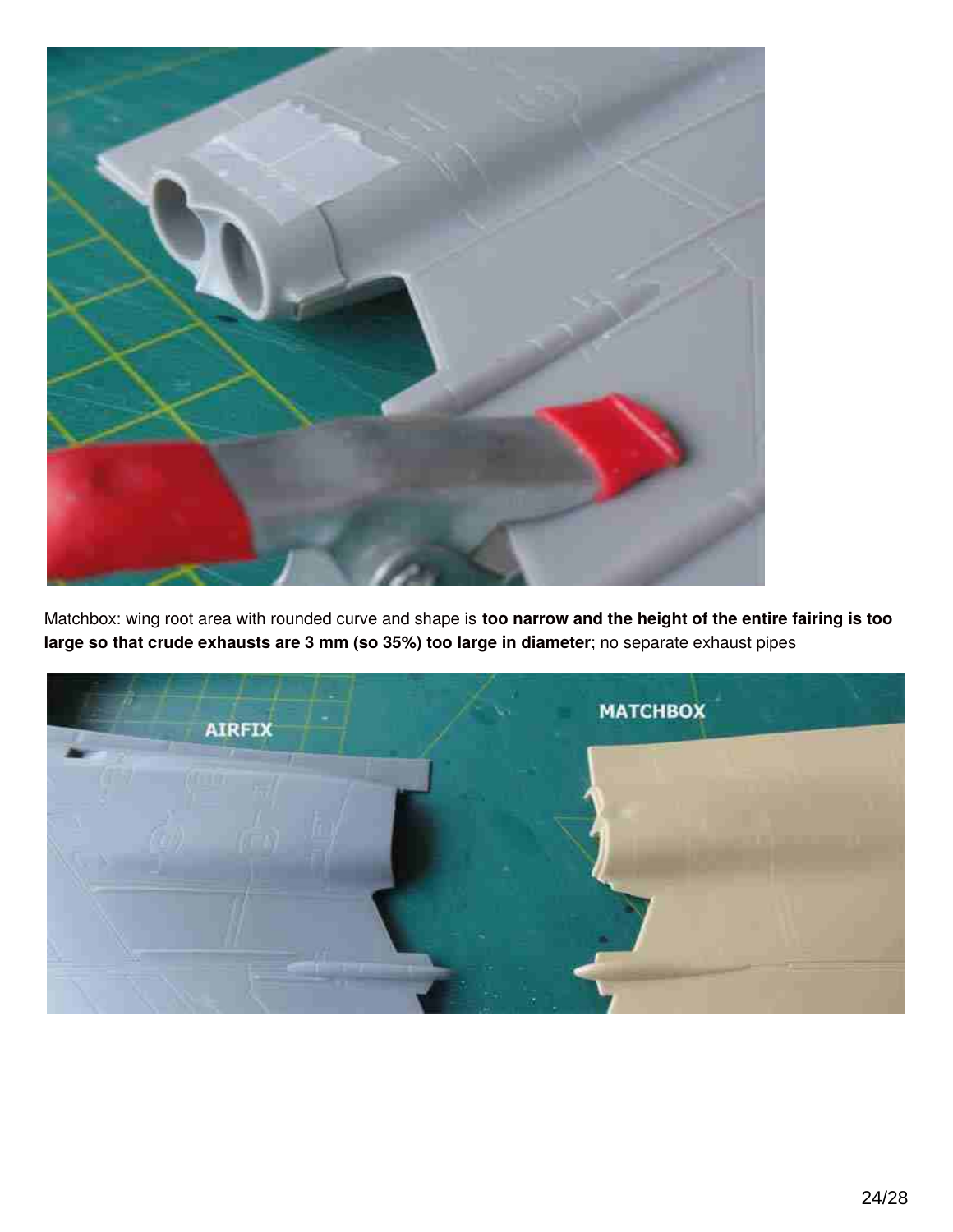

Airfix: wing intakes very tidy with airflow intake vanes; Matchbox: intakes are rough with gaps and difficult filling and sanding is needed on the vanes

Airfix: wingtips fine for Victor B2; Matchbox: wingtips fine for Victor K2 tanker (less span)

Airfix: wing vortex generators numbers 2 x 23 and also in correct position; Matchbox: also numbers 2 x 23 and also in correct position

Airfix: wing ailerons are OK but upright trim tabs (not clear why this is molded that way); Matchbox: ailerons also correct with appropriate K2 tanker wing tips

## **Undercarriage**

Airfix: undercarriage very good with right wheel diameters and good wheel hubs; Matchbox: undercarriage is correct but a bit crude but with correct wheel diameters and good wheel hubs

## **Tail sections**

Airfix: horizontal V-stabilizer has correct shape and span at 138 mm (72  $x = 9.96$  m); Matchbox: V-stabilizer has correct shape but stabilzer span too large as the **tips extend 3 mm to much on each side**. Sanding off corrects this (minus 2x3 = 6 mm) ; leading edge sweep a bit off but acceptable.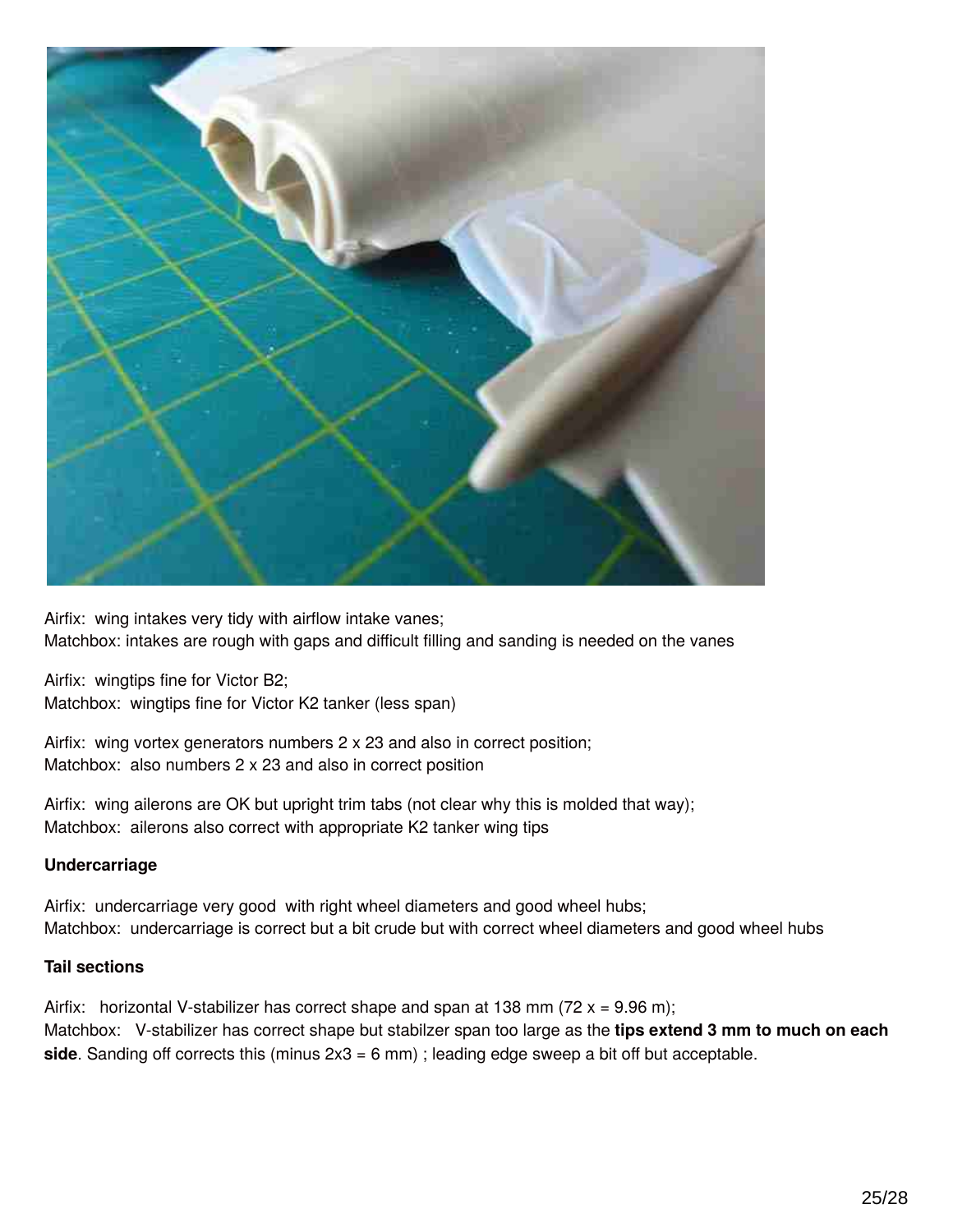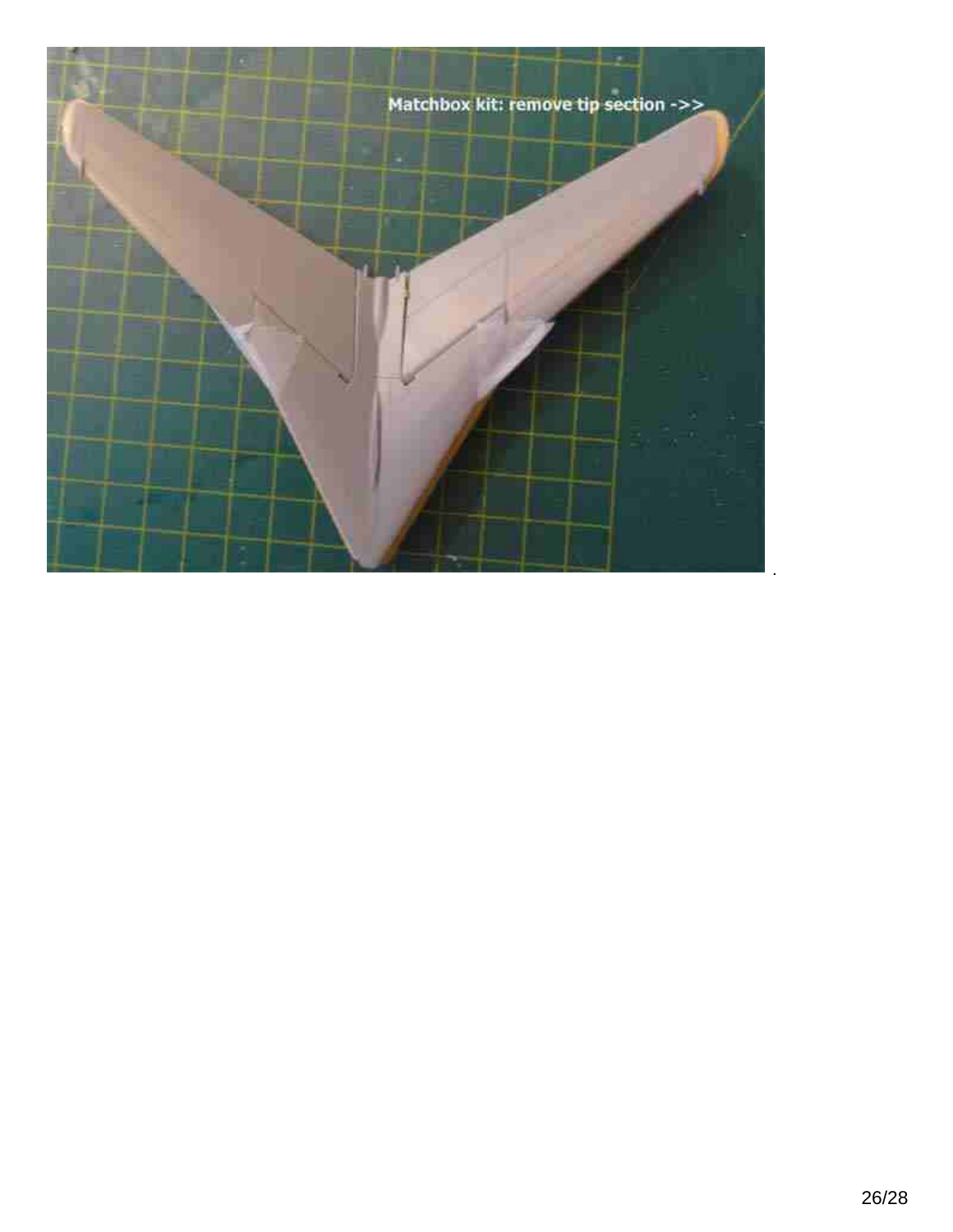

#### **Air brakes**

Airfix: air brakes neat and can be set opened or closed. Open up lighting holes in part G17 by drilling; Matchbox: air brakes which can be set opened or closed. Decent but the shape of the upper lip of each brake should be made a bit more triangular through sanding

#### **Other..**

Airfix: Blue Steel missile is neat and looks of correct dimensions (this missile in the old Airfix Avro Vulcan is 5 mm too short);

Matchbox: for K2 tanker no Blue Steel relevant, nice are the additional tank pods in this kit though a bit crude.

#### **Conclusion: the old Matchbox kit in 1983 was not bad at all!**

#### **REVIEWERS:**

Meindert de Vreeze en Peter Booij IPMS Nederland